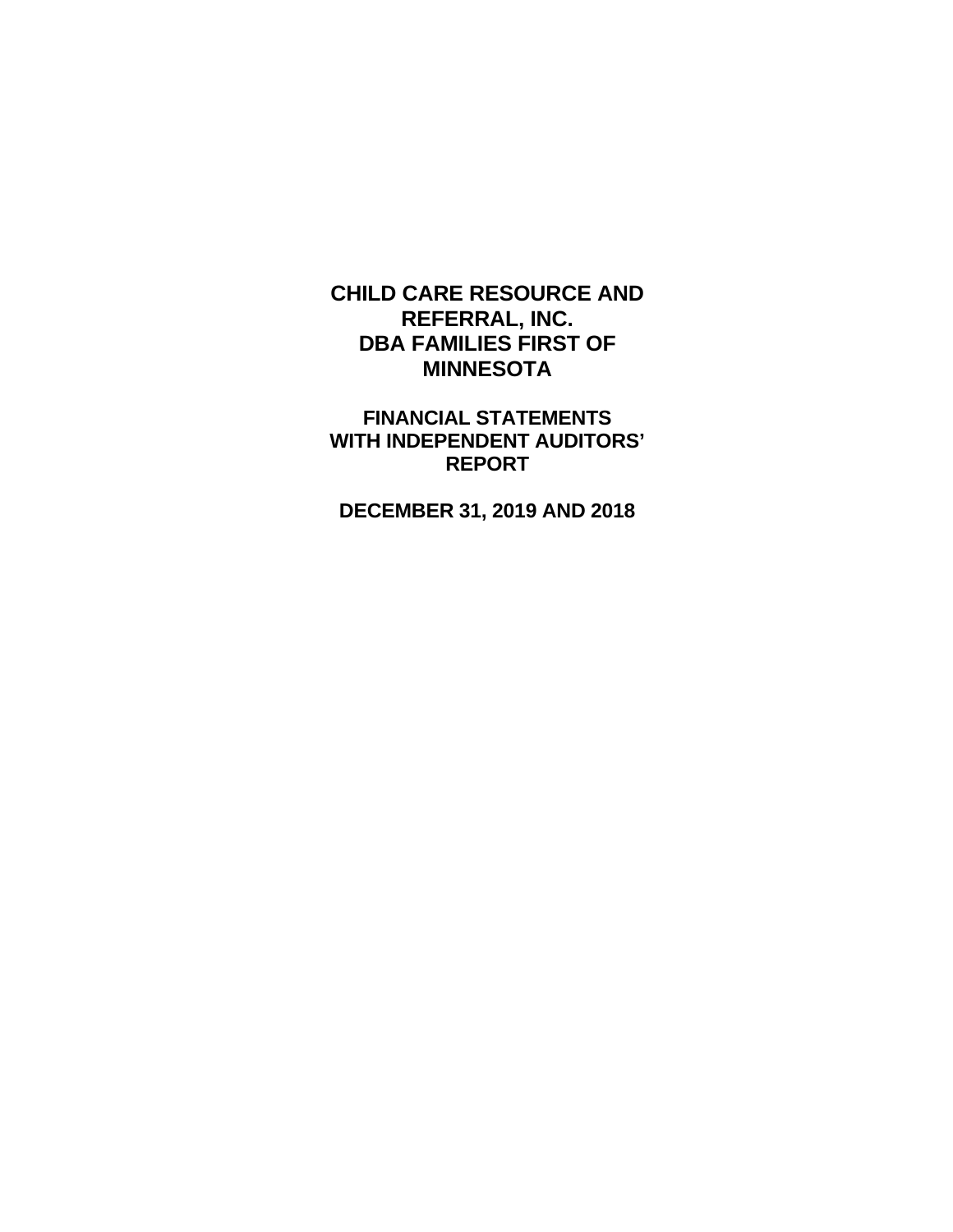# **CHILD CARE RESOURCE AND REFERRAL, INC. DBA FAMILIES FIRST OF MINNESOTA**

# TABLE OF CONTENTS

# DECEMBER 31, 2019 AND 2018

#### Page

2-3 Independent Auditors' Report

#### **FINANCIAL STATEMENTS**

- 4 Statements of Financial Position
- 5 Statements of Activities
- 6-7 Statements of Functional Expenses
- 8-9 Statements of Cash Flows
- 10-19 Notes to Financial Statements

#### **SUPPLEMENTARY INFORMATION**

- 20 Schedule of Expenditures of Federal Awards
- 21 Notes to the Schedule of Expenditures of Federal Awards

#### **OTHER REPORTS**

- 22-23 Independent Auditors' Report on Internal Control over Financial Reporting and on Compliance and Other Matters Based on an Audit of Financial Statements Performed in Accordance with *Government Auditing Standards*
- 24-25 Independent Auditors' Report on Compliance for Each Major Federal Program and on Internal Control over Compliance Required by the Uniform Guidance
- 26-27 Schedule of Findings and Questioned Costs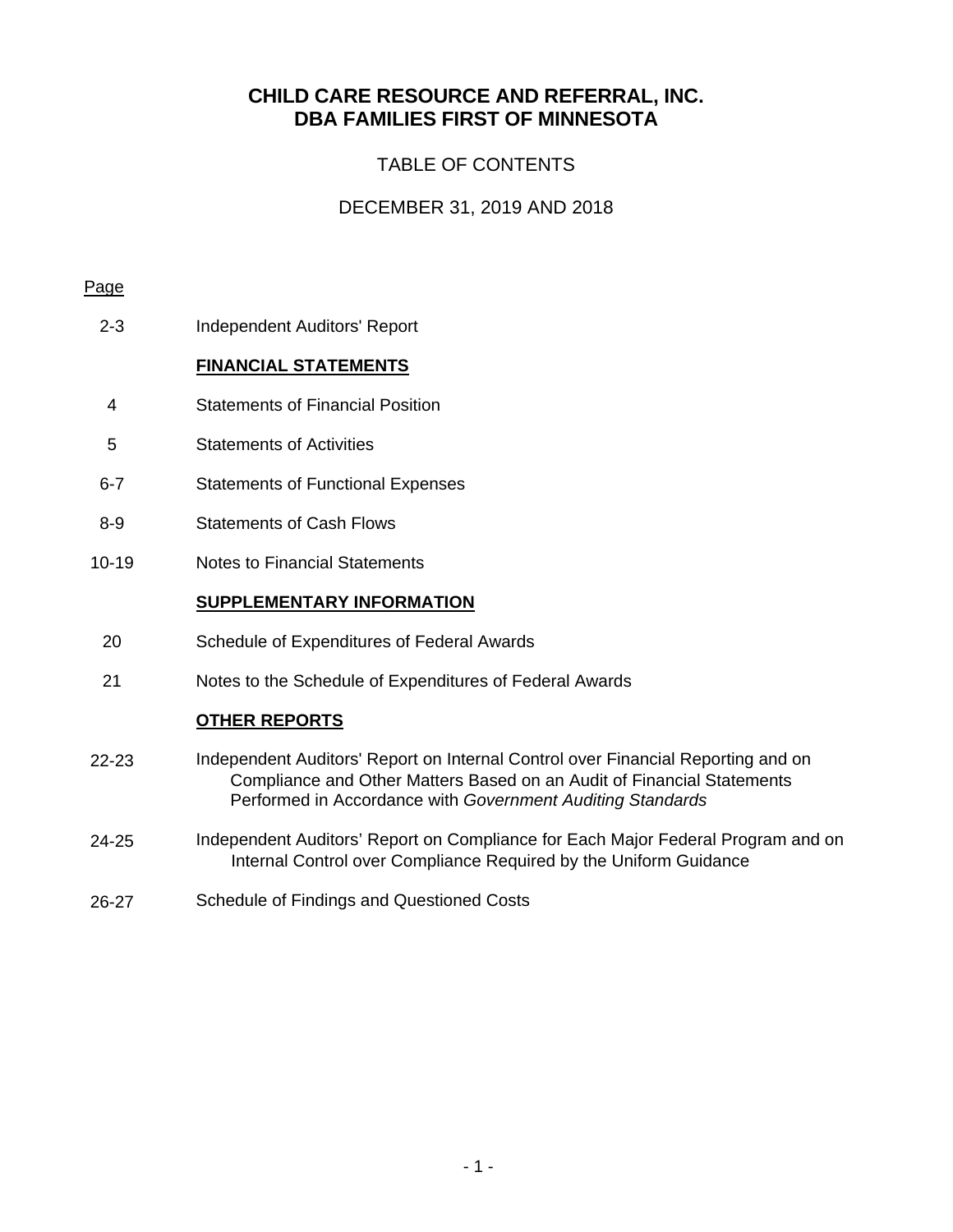

# **INDEPENDENT AUDITORS' REPORT**

To the Board of Directors of Child Care Resource and Referral, Inc. DBA Families First of Minnesota Rochester, Minnesota

#### *Report on the Financial Statements*

We have audited the accompanying financial statements of Child Care Resource and Referral, Inc., DBA Families First of Minnesota (a nonprofit organization) which comprise the statements of financial position as of December 31, 2019 and 2018, and the related statements of activities, functional expenses and cash flows for the years then ended, and the related notes to the financial statements.

#### *Management's Responsibility for the Financial Statements*

Management is responsible for the preparation and fair presentation of these financial statements in accordance with accounting principles generally accepted in the United States of America; this includes the design, implementation, and maintenance of internal control relevant to the preparation and fair presentation of financial statements that are free from material misstatement, whether due to fraud or error.

#### *Auditors' Responsibility*

Our responsibility is to express an opinion on these financial statements based on our audit. We conducted our audit in accordance with auditing standards generally accepted in the United States of America. Those standards require that we plan and perform the audit to obtain reasonable assurance about whether the financial statements are free from material misstatement.

An audit involves performing procedures to obtain audit evidence about the amounts and disclosures in the financial statements. The procedures selected depend on the auditor's judgment, including the assessment of the risks of material misstatement of the financial statements, whether due to fraud or error. In making those risk assessments, the auditor considers internal control relevant to the Organization's preparation and fair presentation of the financial statements in order to design audit procedures that are appropriate in the circumstances, but not for the purpose of expressing an opinion on the effectiveness of the Organization's internal control. Accordingly, we express no such opinion. An audit also includes evaluating the appropriateness of accounting policies used and the reasonableness of significant accounting estimates made by management, as well as evaluating the overall presentation of the financial statements.

We believe that the audit evidence we have obtained is sufficient and appropriate to provide a basis for our audit opinion.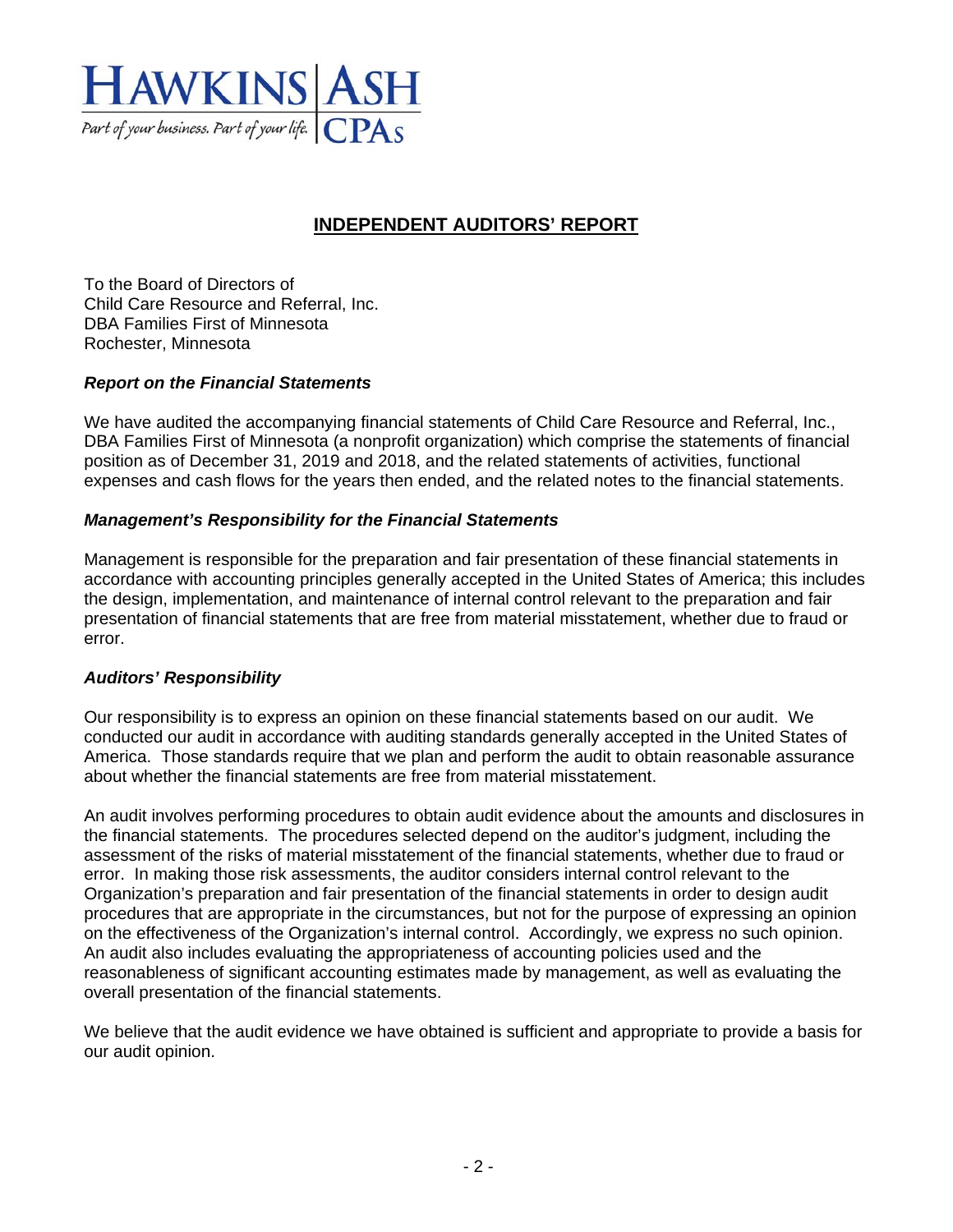## *Opinion*

In our opinion, the financial statements referred to above present fairly, in all material respects, the financial position of Child Care Resource and Referral, Inc. as of December 31, 2019 and 2018, and the changes in its net assets and its cash flows for the years then ended in accordance with accounting principles generally accepted in the United States of America.

#### *Other Matters*

#### *Other Information*

Our audit was conducted for the purpose of forming an opinion on the financial statements as a whole. The accompanying schedule of expenditures of federal awards, as required by Title 2 U.S. *Code of Federal Regulations* (CFR) Part 200, *Uniform Administrative Requirements, Cost Principles*, and *Audit Requirements for Federal Awards* (Uniform Guidance) is presented for purposes of additional analysis and is not a required part of the financial statements. Such information is the responsibility of management and was derived from and relates directly to the underlying accounting and other records used to prepare the financial statements. The information has been subjected to the auditing procedures applied in the audit of the financial statements and certain additional procedures, including comparing and reconciling such information directly to the underlying accounting and other records used to prepare the financial statements or to the financial statements themselves, and other additional procedures in accordance with auditing standards generally accepted in the United States of America. In our opinion, the information is fairly stated, in all material respects, in relation to the financial statements as a whole.

#### **Other Reporting Required by** *Government Auditing Standards*

In accordance with *Government Auditing Standards*, we have also issued our report dated October 6, 2020 on our consideration of Child Care Resource and Referral, Inc.'s internal control over financial reporting and on our tests of its compliance with certain provisions of laws, regulations, contracts, and grant agreements and other matters. The purpose of that report is to describe the scope of our testing of internal control over financial reporting and compliance and the results of that testing, and not to provide an opinion on the effectiveness of Child Care Resource and Referral, Inc.'s internal control over financial reporting or on compliance. That report is an integral part of an audit performed in accordance with *Government Auditing Standards* in considering Child Care Resource and Referral, Inc.'s internal control over financial reporting and compliance.

Hawkis Ash CPAS, LLP

Rochester, Minnesota October 6, 2020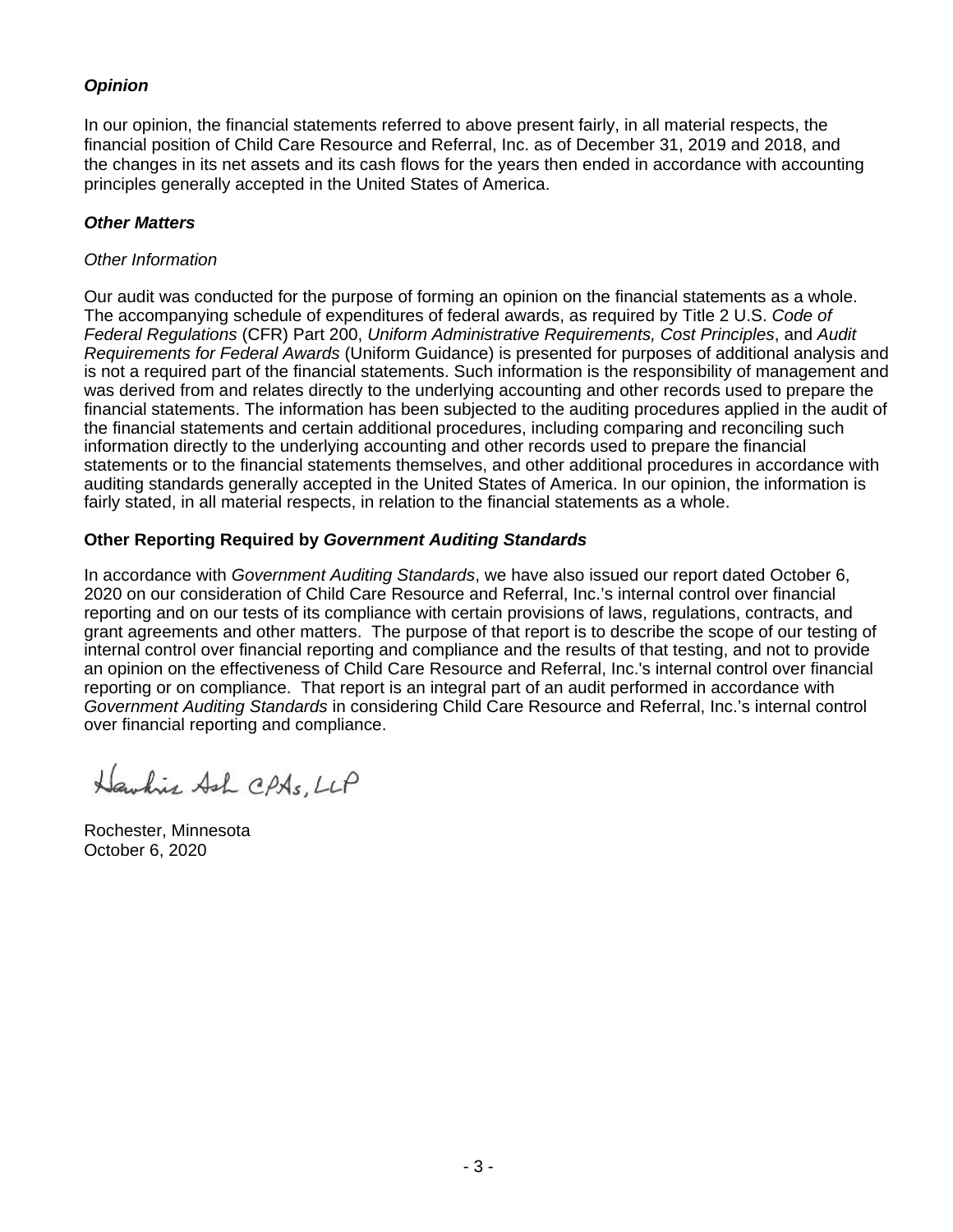# **CHILD CARE RESOURCE AND REFERRAL, INC. DBA FAMILIES FIRST OF MINNESOTA**

**FINANCIAL STATEMENTS**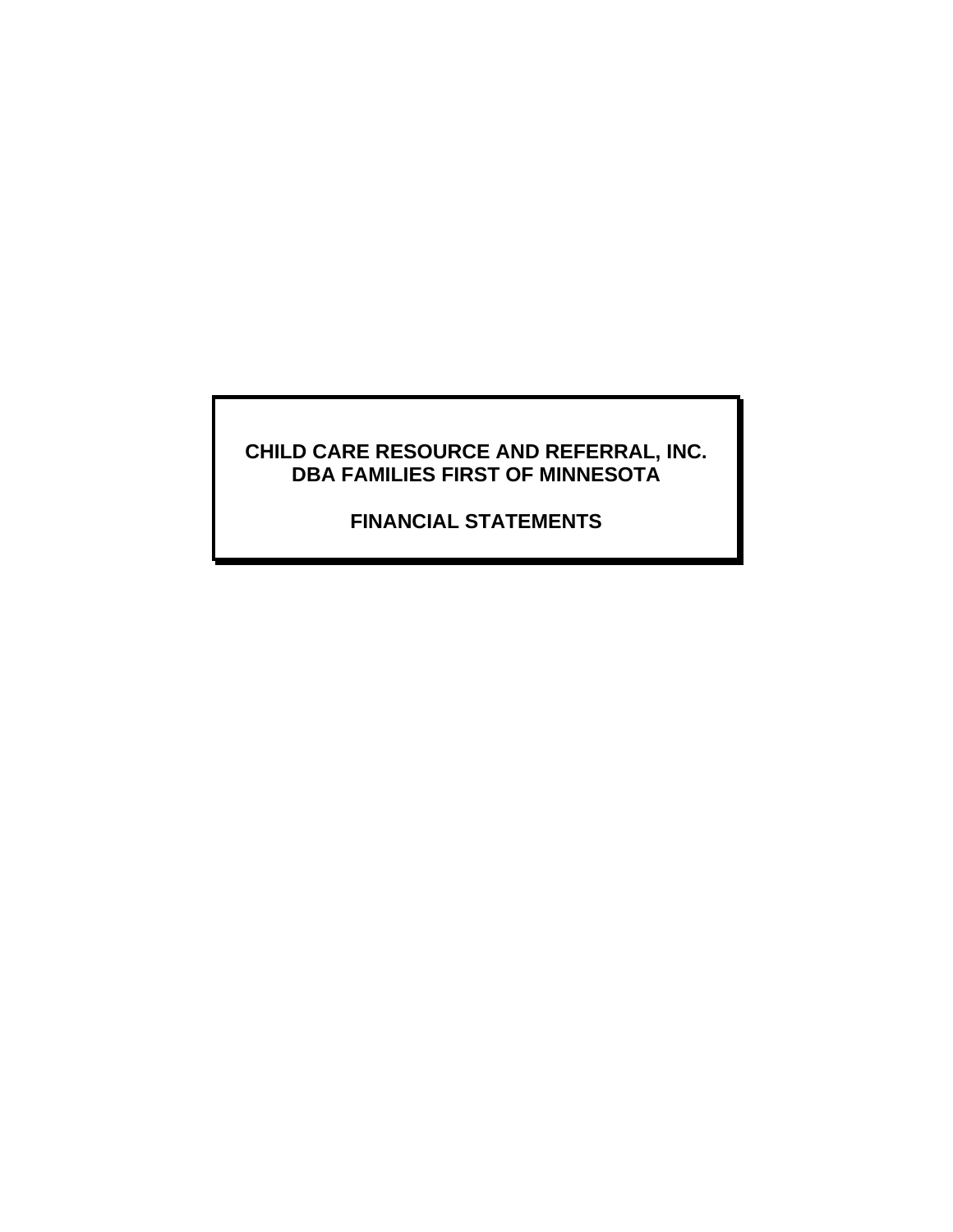# **CHILD CARE RESOURCE AND REFERRAL, INC.** STATEMENTS OF FINANCIAL POSITION **DBA FAMILIES FIRST OF MINNESOTA**

|                                                  | DECEMBER 31, |           |    |           |
|--------------------------------------------------|--------------|-----------|----|-----------|
|                                                  |              | 2019      |    | 2018      |
| <b>ASSETS</b>                                    |              |           |    |           |
| Cash and cash equivalents                        | \$           | 1,351,842 | \$ | 1,253,071 |
| Grants and accounts receivable                   |              | 1,902,648 |    | 1,228,921 |
| Unconditional promises to give, net              |              | 9,120     |    | 12,215    |
| Prepaid expenses                                 |              | 446,044   |    | 502,136   |
| Investments                                      |              | 4,681,520 |    | 1,404,056 |
| Property, plant, and equipment, net              |              | 792,343   |    | 748,364   |
| <b>TOTAL ASSETS</b>                              | \$           | 9,183,517 |    | 5,148,763 |
| <b>LIABILITIES AND NET ASSETS</b>                |              |           |    |           |
| <b>LIABILITIES</b>                               |              |           |    |           |
| Accounts payable                                 | \$           | 533,491   | \$ | 334,408   |
| Accrued expenses                                 |              | 412,528   |    | 316,153   |
| Refundable advances                              |              | 336,255   |    | 103,163   |
| Capital lease obligation                         |              | 67,705    |    | 44,054    |
| Long-term debt                                   |              |           |    | 170,097   |
| <b>TOTAL LIABILITIES</b>                         |              | 1,349,979 |    | 967,875   |
| <b>NET ASSETS</b>                                |              |           |    |           |
| Without donor restrictions                       |              |           |    |           |
| Undesignated                                     |              | 2,377,921 |    | 2,230,404 |
| Net investment in property, plant, and equipment |              | 724,638   |    | 534,213   |
| Net investment in The Place                      |              | 4,681,520 |    | 1,404,056 |
| With donor restrictions                          |              | 49,459    |    | 12,215    |
| <b>TOTAL NET ASSETS</b>                          |              | 7,833,538 |    | 4,180,888 |
| <b>TOTAL LIABILITIES AND NET ASSETS</b>          |              | 9,183,517 |    | 5,148,763 |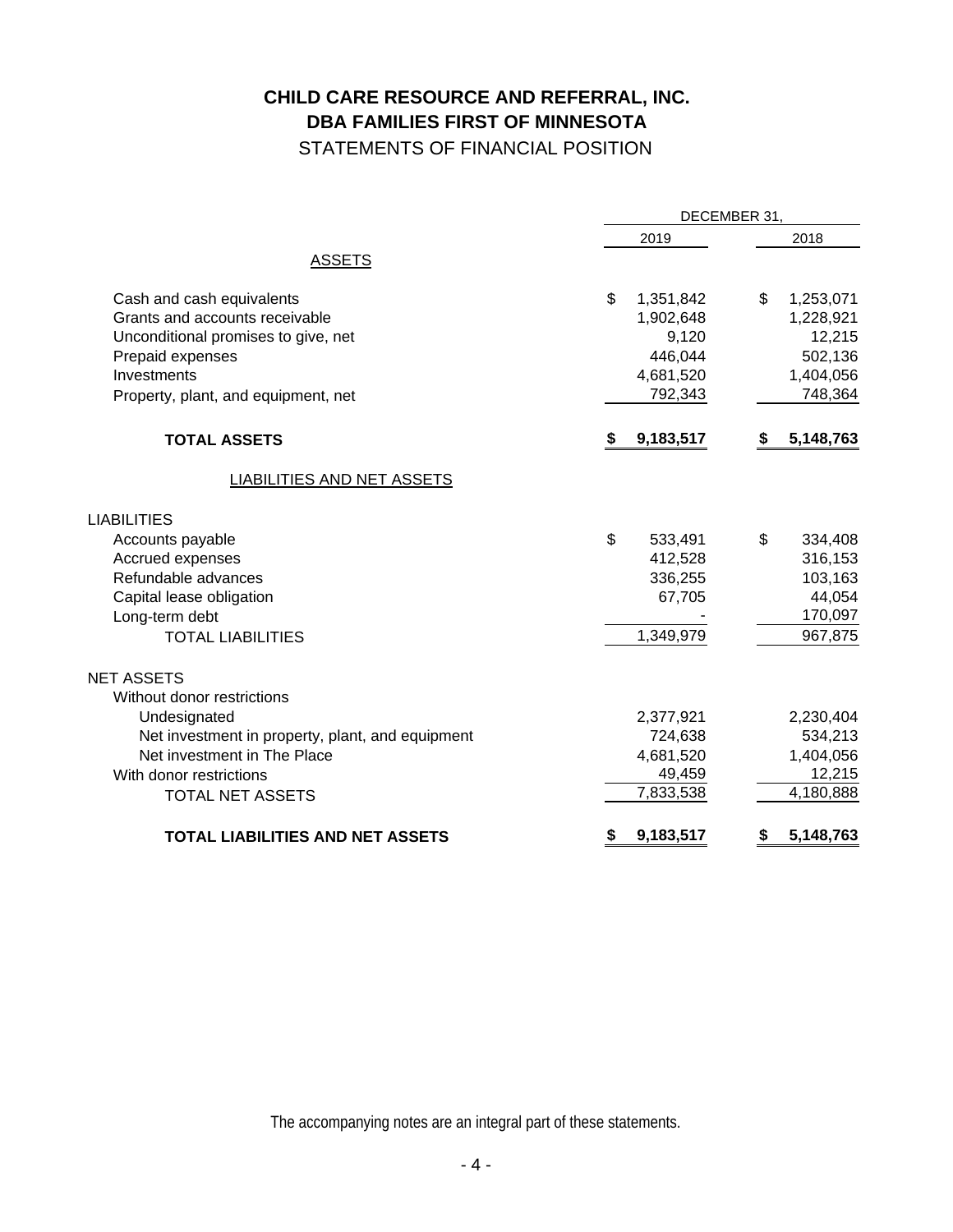## **CHILD CARE RESOURCE AND REFERRAL, INC.** STATEMENTS OF ACTIVITIES **DBA FAMILIES FIRST OF MINNESOTA**

| 2018<br>2019<br>CHANGE IN NET ASSETS WITHOUT DONOR RESTRICTIONS<br>REVENUE, GRANTS, AND OTHER SUPPORT<br>\$<br>Federal grants<br>8,191,411<br>\$<br>7,488,767<br>State of Minnesota<br>8,132,838<br>6,954,632<br>394,568<br><b>Olmsted County</b><br>344,615<br>435,288<br>Private grants<br>497,613<br>Community education<br>174,923<br>168,653<br><b>United Way</b><br>111,465<br>185,762<br><b>Training fees</b><br>52,995<br>64,253<br>Donations<br>44,780<br>60,112<br>In-kind revenue<br>78,897<br>84,326<br>180,892<br>Other income<br>355,285<br>Gain on insurance proceeds<br>1,817<br>721<br>Interest income<br>649<br>3,325,191<br>(64, 629)<br>Gain (loss) on investment<br>TOTAL REVENUE, GRANTS, AND OTHER SUPPORT<br><b>WITHOUT DONOR RESTRICTIONS</b><br>21,312,479<br>8,145<br>11,774<br>Net assets released from restrictions<br>NET REVENUE, GRANTS, AND OTHER SUPPORT<br>21,320,624<br>15,965,119<br><b>WITHOUT DONOR RESTRICTIONS</b><br><b>EXPENSES</b><br>Program activities<br>16,718,653<br>982,377<br>Management and general<br>4,188<br>Fundraising<br>17,705,218<br><b>TOTAL EXPENSES</b><br>INCREASE (DECREASE) IN NET ASSETS WITHOUT DONOR<br><b>RESTRICTIONS</b><br>3,615,406<br>CHANGE IN NET ASSETS WITH DONOR RESTRICTIONS<br>27,341<br>Private grants<br><b>United Way</b><br>12,998<br>Unconditional promises to give<br>5,050<br>(8, 145)<br>Net assets released from restrictions<br>INCREASE (DECREASE) IN NET ASSETS<br>WITH DONOR RESTRICTIONS<br>37,244<br><b>CHANGE IN NET ASSETS</b><br>3,652,650<br>4,180,888<br>NET ASSETS AT BEGINNING OF YEAR<br><b>NET ASSETS AT END OF YEAR</b><br>7,833,538 |  | YEAR ENDED<br>DECEMBER 31, |  |            |
|-------------------------------------------------------------------------------------------------------------------------------------------------------------------------------------------------------------------------------------------------------------------------------------------------------------------------------------------------------------------------------------------------------------------------------------------------------------------------------------------------------------------------------------------------------------------------------------------------------------------------------------------------------------------------------------------------------------------------------------------------------------------------------------------------------------------------------------------------------------------------------------------------------------------------------------------------------------------------------------------------------------------------------------------------------------------------------------------------------------------------------------------------------------------------------------------------------------------------------------------------------------------------------------------------------------------------------------------------------------------------------------------------------------------------------------------------------------------------------------------------------------------------------------------------------------------------------------------------------------------------------------------------|--|----------------------------|--|------------|
|                                                                                                                                                                                                                                                                                                                                                                                                                                                                                                                                                                                                                                                                                                                                                                                                                                                                                                                                                                                                                                                                                                                                                                                                                                                                                                                                                                                                                                                                                                                                                                                                                                                 |  |                            |  |            |
|                                                                                                                                                                                                                                                                                                                                                                                                                                                                                                                                                                                                                                                                                                                                                                                                                                                                                                                                                                                                                                                                                                                                                                                                                                                                                                                                                                                                                                                                                                                                                                                                                                                 |  |                            |  |            |
|                                                                                                                                                                                                                                                                                                                                                                                                                                                                                                                                                                                                                                                                                                                                                                                                                                                                                                                                                                                                                                                                                                                                                                                                                                                                                                                                                                                                                                                                                                                                                                                                                                                 |  |                            |  |            |
|                                                                                                                                                                                                                                                                                                                                                                                                                                                                                                                                                                                                                                                                                                                                                                                                                                                                                                                                                                                                                                                                                                                                                                                                                                                                                                                                                                                                                                                                                                                                                                                                                                                 |  |                            |  |            |
|                                                                                                                                                                                                                                                                                                                                                                                                                                                                                                                                                                                                                                                                                                                                                                                                                                                                                                                                                                                                                                                                                                                                                                                                                                                                                                                                                                                                                                                                                                                                                                                                                                                 |  |                            |  |            |
|                                                                                                                                                                                                                                                                                                                                                                                                                                                                                                                                                                                                                                                                                                                                                                                                                                                                                                                                                                                                                                                                                                                                                                                                                                                                                                                                                                                                                                                                                                                                                                                                                                                 |  |                            |  |            |
|                                                                                                                                                                                                                                                                                                                                                                                                                                                                                                                                                                                                                                                                                                                                                                                                                                                                                                                                                                                                                                                                                                                                                                                                                                                                                                                                                                                                                                                                                                                                                                                                                                                 |  |                            |  |            |
|                                                                                                                                                                                                                                                                                                                                                                                                                                                                                                                                                                                                                                                                                                                                                                                                                                                                                                                                                                                                                                                                                                                                                                                                                                                                                                                                                                                                                                                                                                                                                                                                                                                 |  |                            |  |            |
|                                                                                                                                                                                                                                                                                                                                                                                                                                                                                                                                                                                                                                                                                                                                                                                                                                                                                                                                                                                                                                                                                                                                                                                                                                                                                                                                                                                                                                                                                                                                                                                                                                                 |  |                            |  |            |
|                                                                                                                                                                                                                                                                                                                                                                                                                                                                                                                                                                                                                                                                                                                                                                                                                                                                                                                                                                                                                                                                                                                                                                                                                                                                                                                                                                                                                                                                                                                                                                                                                                                 |  |                            |  |            |
|                                                                                                                                                                                                                                                                                                                                                                                                                                                                                                                                                                                                                                                                                                                                                                                                                                                                                                                                                                                                                                                                                                                                                                                                                                                                                                                                                                                                                                                                                                                                                                                                                                                 |  |                            |  |            |
|                                                                                                                                                                                                                                                                                                                                                                                                                                                                                                                                                                                                                                                                                                                                                                                                                                                                                                                                                                                                                                                                                                                                                                                                                                                                                                                                                                                                                                                                                                                                                                                                                                                 |  |                            |  |            |
|                                                                                                                                                                                                                                                                                                                                                                                                                                                                                                                                                                                                                                                                                                                                                                                                                                                                                                                                                                                                                                                                                                                                                                                                                                                                                                                                                                                                                                                                                                                                                                                                                                                 |  |                            |  |            |
|                                                                                                                                                                                                                                                                                                                                                                                                                                                                                                                                                                                                                                                                                                                                                                                                                                                                                                                                                                                                                                                                                                                                                                                                                                                                                                                                                                                                                                                                                                                                                                                                                                                 |  |                            |  |            |
|                                                                                                                                                                                                                                                                                                                                                                                                                                                                                                                                                                                                                                                                                                                                                                                                                                                                                                                                                                                                                                                                                                                                                                                                                                                                                                                                                                                                                                                                                                                                                                                                                                                 |  |                            |  |            |
|                                                                                                                                                                                                                                                                                                                                                                                                                                                                                                                                                                                                                                                                                                                                                                                                                                                                                                                                                                                                                                                                                                                                                                                                                                                                                                                                                                                                                                                                                                                                                                                                                                                 |  |                            |  |            |
|                                                                                                                                                                                                                                                                                                                                                                                                                                                                                                                                                                                                                                                                                                                                                                                                                                                                                                                                                                                                                                                                                                                                                                                                                                                                                                                                                                                                                                                                                                                                                                                                                                                 |  |                            |  |            |
|                                                                                                                                                                                                                                                                                                                                                                                                                                                                                                                                                                                                                                                                                                                                                                                                                                                                                                                                                                                                                                                                                                                                                                                                                                                                                                                                                                                                                                                                                                                                                                                                                                                 |  |                            |  | 15,953,345 |
|                                                                                                                                                                                                                                                                                                                                                                                                                                                                                                                                                                                                                                                                                                                                                                                                                                                                                                                                                                                                                                                                                                                                                                                                                                                                                                                                                                                                                                                                                                                                                                                                                                                 |  |                            |  |            |
|                                                                                                                                                                                                                                                                                                                                                                                                                                                                                                                                                                                                                                                                                                                                                                                                                                                                                                                                                                                                                                                                                                                                                                                                                                                                                                                                                                                                                                                                                                                                                                                                                                                 |  |                            |  |            |
|                                                                                                                                                                                                                                                                                                                                                                                                                                                                                                                                                                                                                                                                                                                                                                                                                                                                                                                                                                                                                                                                                                                                                                                                                                                                                                                                                                                                                                                                                                                                                                                                                                                 |  |                            |  |            |
|                                                                                                                                                                                                                                                                                                                                                                                                                                                                                                                                                                                                                                                                                                                                                                                                                                                                                                                                                                                                                                                                                                                                                                                                                                                                                                                                                                                                                                                                                                                                                                                                                                                 |  |                            |  |            |
|                                                                                                                                                                                                                                                                                                                                                                                                                                                                                                                                                                                                                                                                                                                                                                                                                                                                                                                                                                                                                                                                                                                                                                                                                                                                                                                                                                                                                                                                                                                                                                                                                                                 |  |                            |  | 15,230,867 |
|                                                                                                                                                                                                                                                                                                                                                                                                                                                                                                                                                                                                                                                                                                                                                                                                                                                                                                                                                                                                                                                                                                                                                                                                                                                                                                                                                                                                                                                                                                                                                                                                                                                 |  |                            |  | 947,506    |
|                                                                                                                                                                                                                                                                                                                                                                                                                                                                                                                                                                                                                                                                                                                                                                                                                                                                                                                                                                                                                                                                                                                                                                                                                                                                                                                                                                                                                                                                                                                                                                                                                                                 |  |                            |  | 5,163      |
|                                                                                                                                                                                                                                                                                                                                                                                                                                                                                                                                                                                                                                                                                                                                                                                                                                                                                                                                                                                                                                                                                                                                                                                                                                                                                                                                                                                                                                                                                                                                                                                                                                                 |  |                            |  | 16,183,536 |
|                                                                                                                                                                                                                                                                                                                                                                                                                                                                                                                                                                                                                                                                                                                                                                                                                                                                                                                                                                                                                                                                                                                                                                                                                                                                                                                                                                                                                                                                                                                                                                                                                                                 |  |                            |  |            |
|                                                                                                                                                                                                                                                                                                                                                                                                                                                                                                                                                                                                                                                                                                                                                                                                                                                                                                                                                                                                                                                                                                                                                                                                                                                                                                                                                                                                                                                                                                                                                                                                                                                 |  |                            |  | (218, 417) |
|                                                                                                                                                                                                                                                                                                                                                                                                                                                                                                                                                                                                                                                                                                                                                                                                                                                                                                                                                                                                                                                                                                                                                                                                                                                                                                                                                                                                                                                                                                                                                                                                                                                 |  |                            |  |            |
|                                                                                                                                                                                                                                                                                                                                                                                                                                                                                                                                                                                                                                                                                                                                                                                                                                                                                                                                                                                                                                                                                                                                                                                                                                                                                                                                                                                                                                                                                                                                                                                                                                                 |  |                            |  |            |
|                                                                                                                                                                                                                                                                                                                                                                                                                                                                                                                                                                                                                                                                                                                                                                                                                                                                                                                                                                                                                                                                                                                                                                                                                                                                                                                                                                                                                                                                                                                                                                                                                                                 |  |                            |  |            |
|                                                                                                                                                                                                                                                                                                                                                                                                                                                                                                                                                                                                                                                                                                                                                                                                                                                                                                                                                                                                                                                                                                                                                                                                                                                                                                                                                                                                                                                                                                                                                                                                                                                 |  |                            |  |            |
|                                                                                                                                                                                                                                                                                                                                                                                                                                                                                                                                                                                                                                                                                                                                                                                                                                                                                                                                                                                                                                                                                                                                                                                                                                                                                                                                                                                                                                                                                                                                                                                                                                                 |  |                            |  | (11, 774)  |
|                                                                                                                                                                                                                                                                                                                                                                                                                                                                                                                                                                                                                                                                                                                                                                                                                                                                                                                                                                                                                                                                                                                                                                                                                                                                                                                                                                                                                                                                                                                                                                                                                                                 |  |                            |  |            |
|                                                                                                                                                                                                                                                                                                                                                                                                                                                                                                                                                                                                                                                                                                                                                                                                                                                                                                                                                                                                                                                                                                                                                                                                                                                                                                                                                                                                                                                                                                                                                                                                                                                 |  |                            |  | (11, 774)  |
|                                                                                                                                                                                                                                                                                                                                                                                                                                                                                                                                                                                                                                                                                                                                                                                                                                                                                                                                                                                                                                                                                                                                                                                                                                                                                                                                                                                                                                                                                                                                                                                                                                                 |  |                            |  | (230, 191) |
|                                                                                                                                                                                                                                                                                                                                                                                                                                                                                                                                                                                                                                                                                                                                                                                                                                                                                                                                                                                                                                                                                                                                                                                                                                                                                                                                                                                                                                                                                                                                                                                                                                                 |  |                            |  | 4,411,079  |
|                                                                                                                                                                                                                                                                                                                                                                                                                                                                                                                                                                                                                                                                                                                                                                                                                                                                                                                                                                                                                                                                                                                                                                                                                                                                                                                                                                                                                                                                                                                                                                                                                                                 |  |                            |  | 4,180,888  |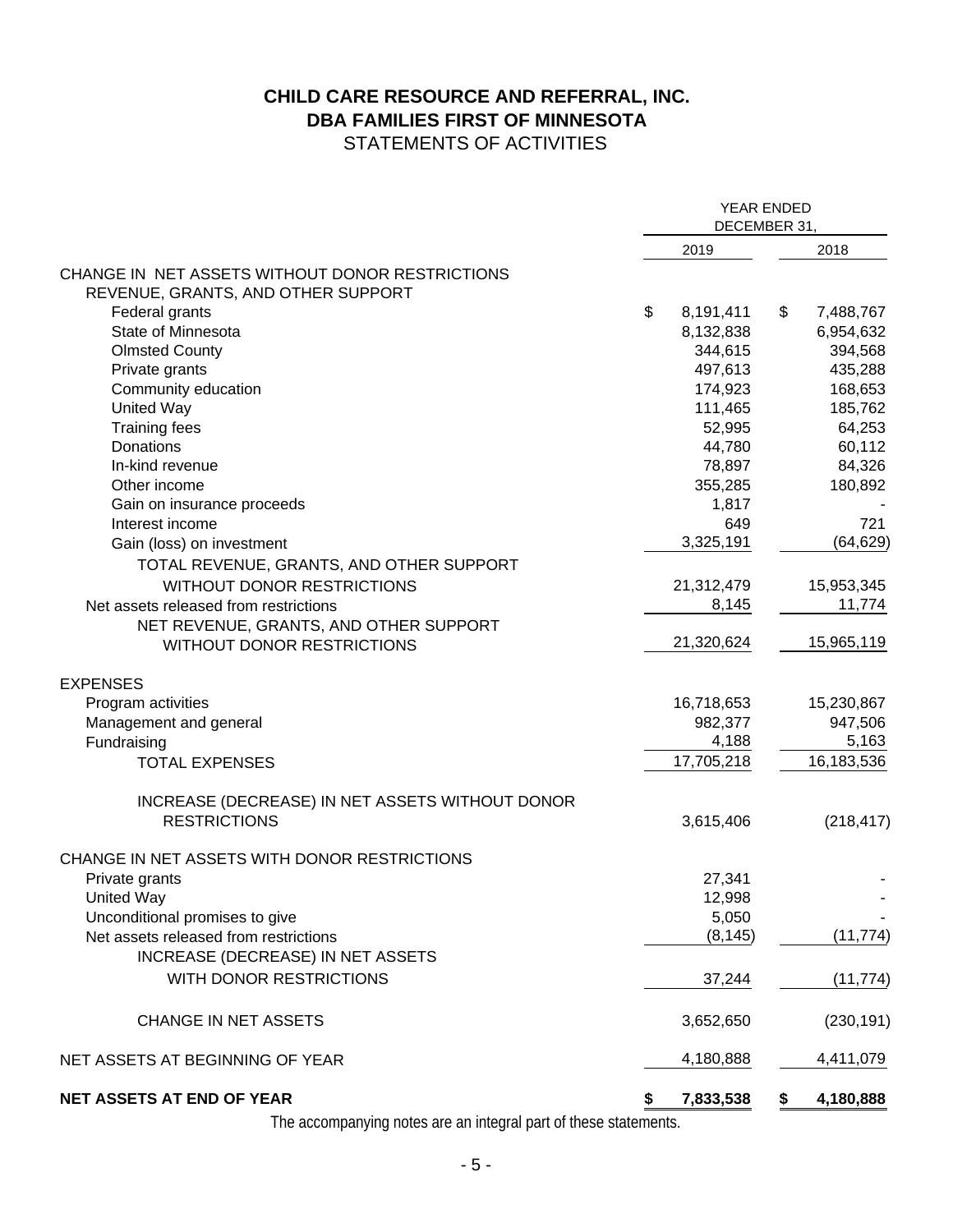#### **CHILD CARE RESOURCE AND REFERRAL, INC.** STATEMENTS OF FUNCTIONAL EXPENSES YEAR ENDED DECEMBER 31, 2019 **DBA FAMILIES FIRST OF MINNESOTA**

|                                      | PROGRAM ACTIVITIES |                  |                   |           | SUPPORTING ACTIVITIES |                     |                 |                    |                    |                |
|--------------------------------------|--------------------|------------------|-------------------|-----------|-----------------------|---------------------|-----------------|--------------------|--------------------|----------------|
|                                      |                    |                  |                   |           |                       | <b>EARLY</b>        |                 |                    |                    |                |
|                                      | <b>CRISIS</b>      | <b>SCHOOL</b>    |                   |           | <b>CHILD CARE</b>     | <b>LEARNING</b>     | <b>PROGRAM</b>  | <b>MANAGEMENT</b>  |                    |                |
|                                      | <b>NURSERY</b>     | <b>READINESS</b> | <b>HEAD START</b> |           | AWARE                 | <b>SCHOLARSHIPS</b> | <b>SUBTOTAL</b> | <b>AND GENERAL</b> | <b>FUNDRAISING</b> | <b>TOTAL</b>   |
| Salaries/consultants                 | 144,332            | \$<br>89,351     | \$                | 4,003,241 | 729,808 \$<br>-\$     | 264,254             | 5,230,986<br>\$ | 667,549<br>\$      | - \$<br>1,159      | 5,899,694<br>S |
| Fringe benefits                      | 32,569             | 19,336           |                   | 935,992   | 155,168               | 46,004              | 1,189,069       | 114,713            | 166                | ,303,947       |
| Total salaries and related expenses  | 176,901            | 108,687          |                   | 4,939,233 | 884,976               | 310,258             | 6,420,054       | 782,262            | 1,325              | 7,203,641      |
| Professional services                | 407                | 352              |                   | 18,987    | 3,048                 | 1,524               | 24,318          | 34,432             | 8                  | 58,758         |
| Supplies                             | 5,101              | 3,039            |                   | 295,003   | 54,949                | 4,668               | 362,759         | 12,708             | 392                | 375,859        |
| Communications                       | 1,167              | 2,295            |                   | 88,397    | 16,349                | 13,163              | 121,372         | 6,779              | 114                | 128,265        |
| Occupancy                            | 4,971              | 6,290            |                   | 605,880   | 39,103                | 20,962              | 677,206         | 111,444            | 6                  | 788,656        |
| Equipment acquisition/repair         | 4,844              | 3,800            |                   | 162,860   | 28,025                | 13,535              | 213,065         | 17,175             | 2,444              | 232,684        |
| Printing and publications            | 208                | 710              |                   | 24,453    | 15,895                | 2,652               | 43,918          | 2,744              | 177                | 46,839         |
| Staff development                    | 1,938              | 470              |                   | 21,321    | 19,465                | 632                 | 43,827          | 6,613              |                    | 50,441         |
| <b>Direct</b>                        | 166,926            | 115,793          |                   | 1,027,912 | 631,094               | 6,639,548           | 8,581,273       | 3,278              | 8                  | 8,584,559      |
| Travel                               | 601                | 522              |                   | 111,930   | 29,108                | 2,366               | 144,527         | 2,601              |                    | 147,129        |
| Other                                | 129                | 65               |                   | 83,722    | 2,100                 | 318                 | 86,335          | 2,342              | (288)              | 88,389         |
| Total expenses before administrative |                    |                  |                   |           |                       |                     |                 |                    |                    |                |
| allocation                           | 363,193            | 242,024          |                   | 7,379,697 | 1,724,114             | 7,009,625           | 16,718,653      | 982,377            | 4,188              | 17,705,218     |
| Administrative allocation            | 18,749             | 16,213           |                   | 783,680   | 101,533               | 66,391              | 986,565         | (982, 377)         | (4, 188)           |                |
| <b>TOTAL EXPENSES</b>                | 381,942            | 258,237          | S                 | 8,163,377 | 1,825,647             | 7,076,016           | \$17,705,218    | £.                 |                    | \$17,705,218   |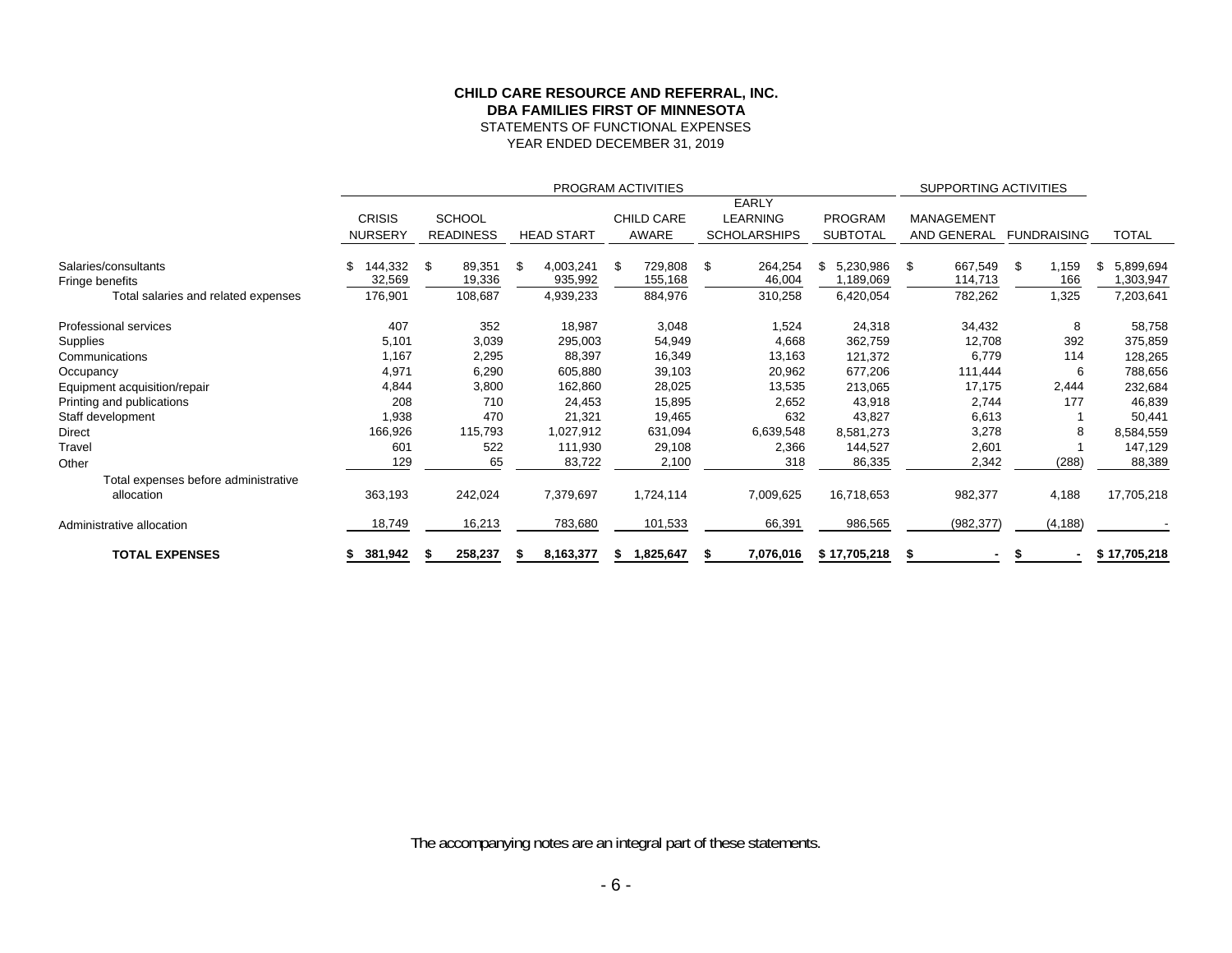#### **CHILD CARE RESOURCE AND REFERRAL, INC.** STATEMENTS OF FUNCTIONAL EXPENSES YEAR ENDED DECEMBER 31, 2018 **DBA FAMILIES FIRST OF MINNESOTA**

|                                                                                | PROGRAM ACTIVITIES              |                                    |                                         |                                    | SUPPORTING ACTIVITIES                           |                                     |                                         |                              |                                          |
|--------------------------------------------------------------------------------|---------------------------------|------------------------------------|-----------------------------------------|------------------------------------|-------------------------------------------------|-------------------------------------|-----------------------------------------|------------------------------|------------------------------------------|
|                                                                                | <b>CRISIS</b><br><b>NURSERY</b> | <b>SCHOOL</b><br><b>READINESS</b>  | <b>HEAD START</b>                       | CHILD CARE<br>AWARE                | EARLY<br><b>LEARNING</b><br><b>SCHOLARSHIPS</b> | PROGRAM<br><b>SUBTOTAL</b>          | <b>MANAGEMENT</b><br><b>AND GENERAL</b> | <b>FUNDRAISING</b>           | <b>TOTAL</b>                             |
| Salaries/consultants<br>Fringe benefits<br>Total salaries and related expenses | 140,097<br>32,044<br>172,141    | 105,743<br>\$<br>25,001<br>130,745 | \$<br>3,677,462<br>888,144<br>4,565,606 | 621,042<br>S<br>113,022<br>734,064 | \$<br>275,551<br>47,854<br>323,406              | 4,819,896<br>1,106,066<br>5,925,962 | \$<br>669,638<br>118,857<br>788,494     | -\$<br>1,204<br>167<br>1,371 | 5,490,738<br>\$<br>,225,089<br>6,715,827 |
| Professional services<br><b>Supplies</b>                                       | 438<br>3,961                    | 362<br>5,555                       | 15,970<br>58,251                        | 3,531<br>117,394                   | 1,482<br>18,707                                 | 21,784<br>203,869                   | 32,052<br>7,626                         | 8<br>664                     | 53,844<br>212,159                        |
| Communications                                                                 | 661                             | 2,946                              | 73,272                                  | 11,662                             | 13,461                                          | 102,001                             | 4,737                                   | 193                          | 106,931                                  |
| Occupancy<br>Equipment acquisition/repair                                      | 4,463<br>4,624                  | 5,047<br>4,155                     | 620,424<br>121,480                      | 28,663<br>16,646                   | 19,109<br>18,575                                | 677,706<br>165,479                  | 89,167<br>11,547                        | 2,440                        | 766,873<br>179,465                       |
| Printing and publications                                                      | 181                             | 696                                | 14,911                                  | 4,065                              | 4,682                                           | 24,536                              | 1,886                                   | 835                          | 27,256                                   |
| Staff development<br><b>Direct</b>                                             | 524<br>224,842                  | 1,985<br>109,595                   | 10,682<br>1,034,617                     | 19,067<br>777,456                  | 3,726<br>5,711,662                              | 35,984<br>7,858,171                 | 2,131<br>5,957                          | 12                           | 38,116<br>7,864,140                      |
| Travel<br>Other                                                                | 500<br>162                      | 64<br>71                           | 111,121<br>90,941                       | 7,099<br>2,980                     | 2,113<br>324                                    | 120,896<br>94,479                   | 1,748<br>2,161                          | 173<br>(533)                 | 122,817<br>96,106                        |
| Total expenses before administrative<br>allocation                             | 412,497                         | 261,221                            | 6,717,277                               | 1,722,627                          | 6,117,247                                       | 15,230,867                          | 947,506                                 | 5,163                        | 16,183,536                               |
| Administrative allocation                                                      | 19,046                          | 15,589                             | 750,578                                 | 103,266                            | 64,191                                          | 952,669                             | (947, 506)                              | (5, 163)                     |                                          |
| <b>TOTAL EXPENSES</b>                                                          | 431,543                         | 276,810                            | 7,467,853                               | 1,825,892<br>S.                    | 6,181,438                                       | \$16,183,536                        | S                                       |                              | \$16,183,536                             |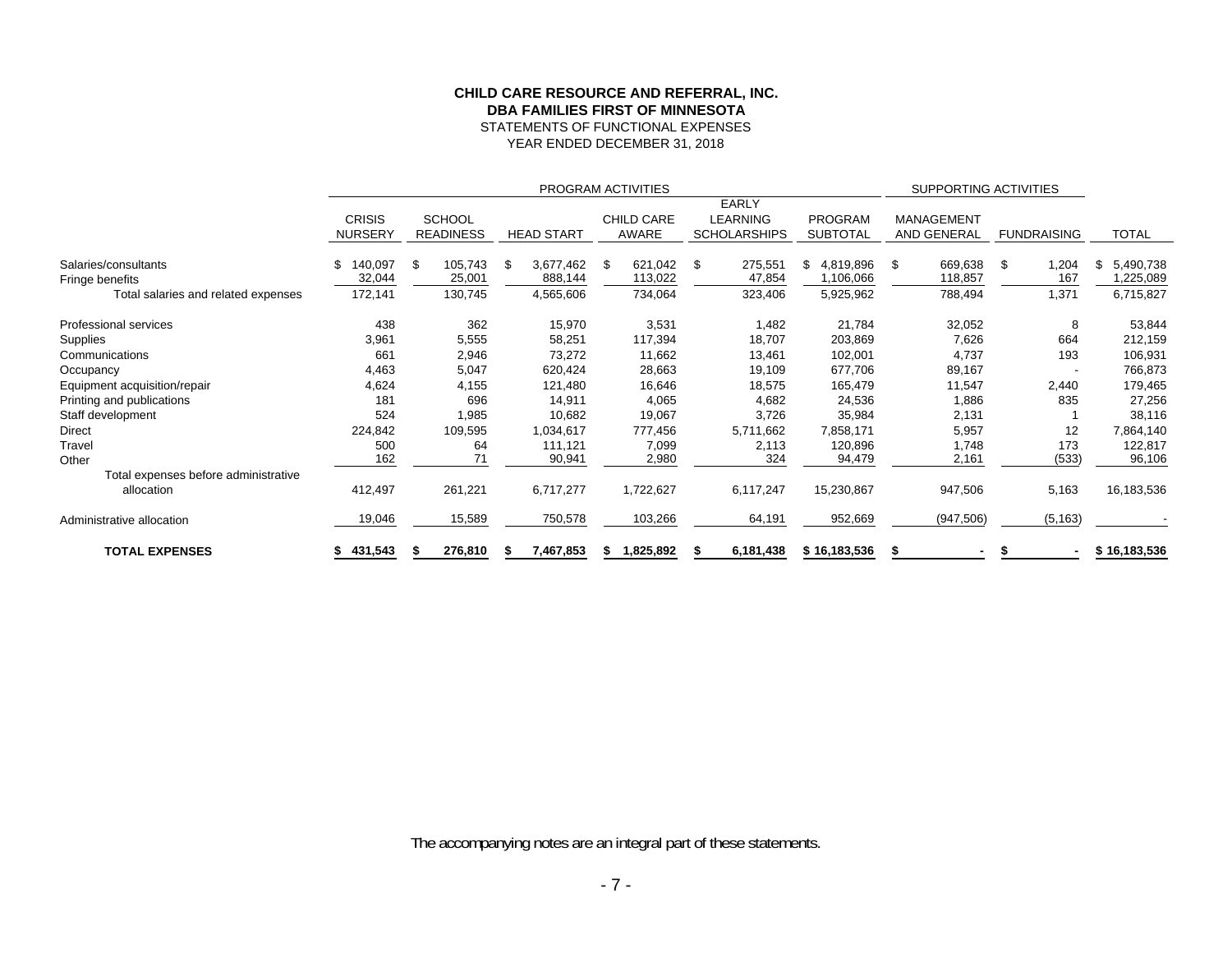# **CHILD CARE RESOURCE AND REFERRAL, INC. DBA FAMILIES FIRST OF MINNESOTA**

STATEMENTS OF CASH FLOWS

|                                                      | <b>YEAR ENDED</b><br>DECEMBER 31, |              |  |
|------------------------------------------------------|-----------------------------------|--------------|--|
|                                                      | 2019                              | 2018         |  |
| CASH FLOWS FROM OPERATING ACTIVITIES                 |                                   |              |  |
| Cash received from:                                  |                                   |              |  |
| Federal grants                                       | 7,750,776                         | \$7,091,877  |  |
| State of Minnesota                                   | 8,132,838                         | 6,954,632    |  |
| Community grants and support                         | 1,168,955                         | 1,184,271    |  |
| Fees                                                 | 52,995                            | 64,253       |  |
| Donations                                            | 52,924                            | 71,856       |  |
| Interest and dividend income                         | 649                               | 721          |  |
| Insurance proceeds, net                              | 1,817                             |              |  |
| Other income                                         | 190,926                           | 180,892      |  |
| Cash paid to vendors                                 | (11, 335, 638)                    | (10,659,267) |  |
| Cash paid to employees                               | (5,803,319)                       | (5,496,823)  |  |
| NET CASH (USED IN) PROVIDED BY OPERATING ACTIVITIES  | 212,923                           | (607, 589)   |  |
| CASH FLOWS FROM INVESTING ACTIVITIES                 |                                   |              |  |
| Purchase of property, plant, and equipment           | (132, 262)                        |              |  |
| Contribution to investment in The Place Project      | (9,734)                           | (12, 368)    |  |
| Distribution from investment in The Place Project    | 57,461                            |              |  |
| NET CASH (USED IN) INVESTING ACTIVITIES              | (84, 535)                         | (12, 368)    |  |
| CASH FLOWS FROM FINANCING ACTIVITIES                 |                                   |              |  |
| Principal payments on long-term debt                 | (5,738)                           | (8,359)      |  |
| Principal payments on capital leases                 | (23, 879)                         | (15,056)     |  |
| NET CASH (USED IN) FINANCING ACTIVITIES              | (29, 617)                         | (23, 415)    |  |
| NET (DECREASE) INCREASE IN CASH AND CASH EQUIVALENTS | 98,771                            | (643, 372)   |  |
| CASH AND CASH EQUIVALENTS AT BEGINNING OF YEAR       | 1,253,071                         | 1,896,443    |  |
| <b>CASH AND CASH EQUIVALENTS AT END OF YEAR</b>      | 1,351,842                         | \$1,253,071  |  |

(Continued on page 9)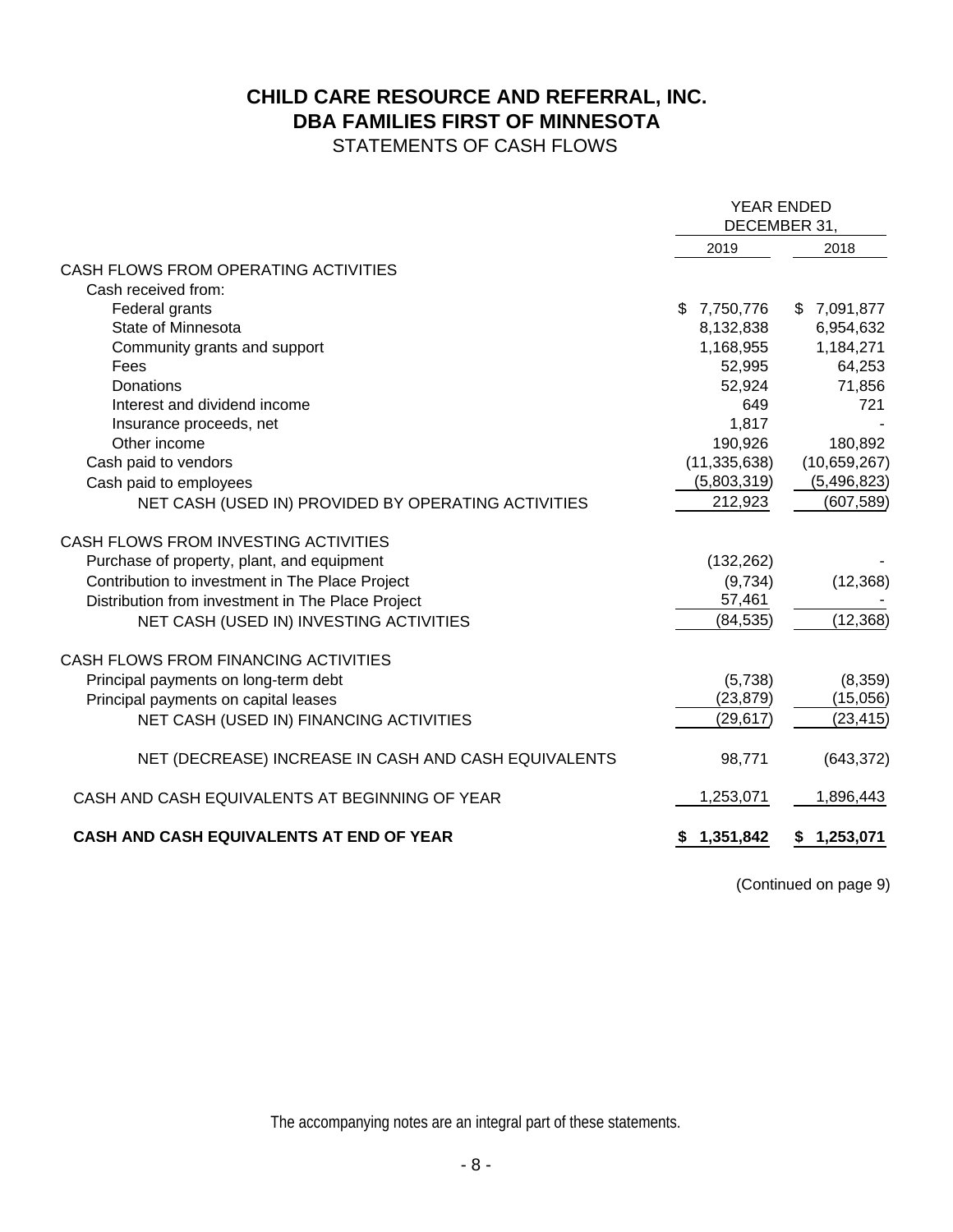# **CHILD CARE RESOURCE AND REFERRAL, INC. DBA FAMILIES FIRST OF MINNESOTA**

STATEMENTS OF CASH FLOWS - Continued

|                                                            | <b>YEAR ENDED</b><br>DECEMBER 31 |             |      |            |  |
|------------------------------------------------------------|----------------------------------|-------------|------|------------|--|
|                                                            | 2019                             |             | 2018 |            |  |
| RECONCILIATION OF CHANGES IN NET ASSETS TO CASH FLOWS FROM |                                  |             |      |            |  |
| <b>OPERATING ACTIVITIES</b>                                |                                  |             |      |            |  |
| Change in net assets                                       | \$                               | 3,652,650   | \$   | (230, 191) |  |
| Adjustments to reconcile changes in net assets to net cash |                                  |             |      |            |  |
| (used in) provided byoperating activities                  |                                  |             |      |            |  |
| Depreciation                                               |                                  | 135,815     |      | 151,662    |  |
| Change in discount                                         |                                  |             |      | (571)      |  |
| Change in allowance for doubtful pledges                   |                                  | (289)       |      | (585)      |  |
| Assumption of debt by The Place Project                    |                                  | (164, 359)  |      |            |  |
| Change in equity investments                               |                                  | (3,325,191) |      | 64,629     |  |
| Change in assets (increase) decrease                       |                                  |             |      |            |  |
| Accounts receivable                                        |                                  | (673, 727)  |      | (253, 824) |  |
| Unconditional promises to give                             |                                  | 3,383       |      | 12,900     |  |
| Prepaid expenses                                           |                                  | 56,091      |      | (34, 560)  |  |
| Change in liabilities increase (decrease)                  |                                  |             |      |            |  |
| Accounts payable                                           |                                  | 199,083     |      | (167, 898) |  |
| Accrued expenses                                           |                                  | 96,375      |      | (6,085)    |  |
| Refundable advance                                         |                                  | 233,092     |      | (143,066)  |  |
| NET CASH (USED IN) PROVIDED BY OPERATING ACTIVITIES        |                                  | 212,923     | \$   | (607, 589) |  |
| SUPPLEMENTAL DISCLOSURE OF CASH FLOW INFORMATION           |                                  |             |      |            |  |
| Cash paid during the year for interest                     | \$                               | 7,945       | \$   | 9,599      |  |
| Financed purchase of property and equipment                | \$                               | 47,530      | \$   | 41,502     |  |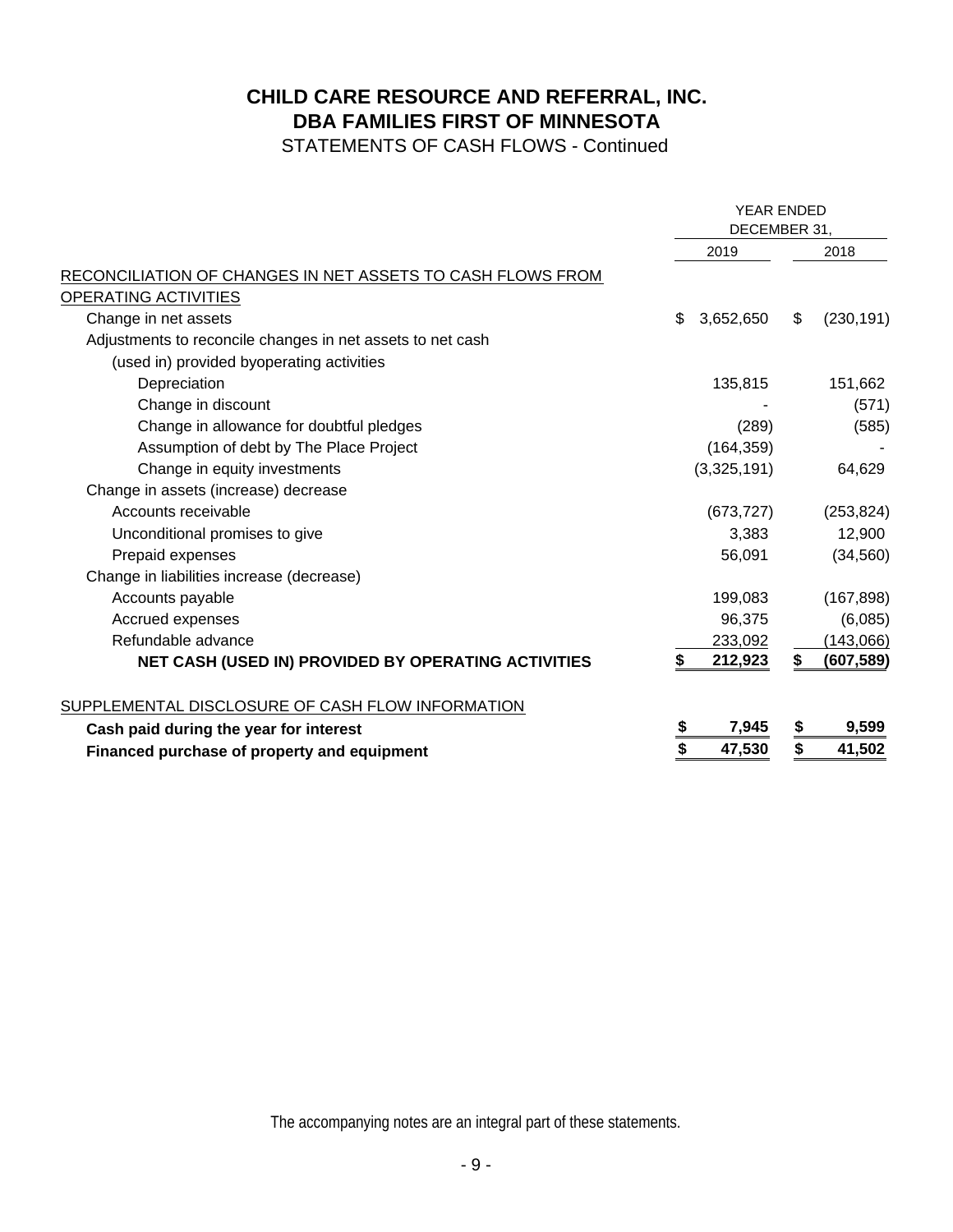## **NOTE 1 - Nature of Organization and Significant Accounting Policies**

**Nature of Organization -** Child Care Resource and Referral, Inc., DBA Families First of Minnesota (the "Organization") is a nonprofit corporation organized under the laws of the State of Minnesota for the purpose of administering child development programs, day care projects and referral programs in the State of Minnesota. The Organization's primary sources of revenue include federal grants, state grants, county contributions, local grants, program fees, and individual contributions.

**Basis of Accounting - The financial statements of the Organization have been prepared on the** accrual basis of accounting and, accordingly, reflect all receivables, payables and other liabilities.

**Basis of Presentation -** The accompanying financial statements are prepared in accordance with the accounting principles generally accepted in the United States of America (U.S. GAAP) as codified by the Financial Accounting Standards Board.

The Organization is required to report information regarding its net assets and its activities based on the existence or absence of donor or grantor imposed restrictions. Accordingly, net assets and changes therein are classified and reported as follows:

*Net Assets Without Donor Restrictions* - Net assets available for use in general operations and not subject to donor restrictions.

*Net Assets With Donor Restrictions -* Net assets subject to donor imposed restrictions. Some donor-imposed restrictions are temporary in nature, such as those that will be met by the passage of time or other events specified by the donor. Other donor-imposed restrictions are perpetual in nature, where the donor stipulates that resources be maintained in perpetuity. Donor-imposed restrictions are released when a restriction expires, that is, when the stipulated time has elapsed, when the stipulated purpose for which the resource was restricted has been fulfilled, or both.

**Accounting Pronouncements Adopted -** As of January 1, 2019, the Organization adopted the provisions of Financial Accounting Standards Board (FASB) Accounting Standards Update (ASU) 2014- 09, *Revenue from Contracts with Customers (Topic 606)*, as amended. The core principle of the guidance is that an entity should recognize revenue to depict the transfer of promised goods or services to customers in an amount that reflects the consideration to which the entity expects to be entitled in exchange for those goods or services. Results for reporting year ended December 31, 2019 are presented under FASB ASC Topic 606. The ASU has been applied retrospectively to all periods presented, with no effect on net assets or previously issued financial statements.

During the year, the Organization also adopted FASB ASU 2018-08, *Clarifying the Scope and the Accounting Guidance for Contributions Received and Contributions Made* (Topic 958), which clarifies how entities should characterize grants and similar contracts with government agencies and others. It will assist entities in evaluating whether transactions are reciprocal exchange transactions or contributions and if they are conditional or unconditional contributions. The Organization has adjusted the presentation of these statements accordingly. Results for reporting the year ending December 31, 2019 are presented under FASB ASU 2018-08. The comparative information has not been restated and continues to be reported under the accounting standards in effect in those reporting periods. There was no material impact to the financial statements as a result of adoption. Accordingly, no adjustment to opening net assets was recorded.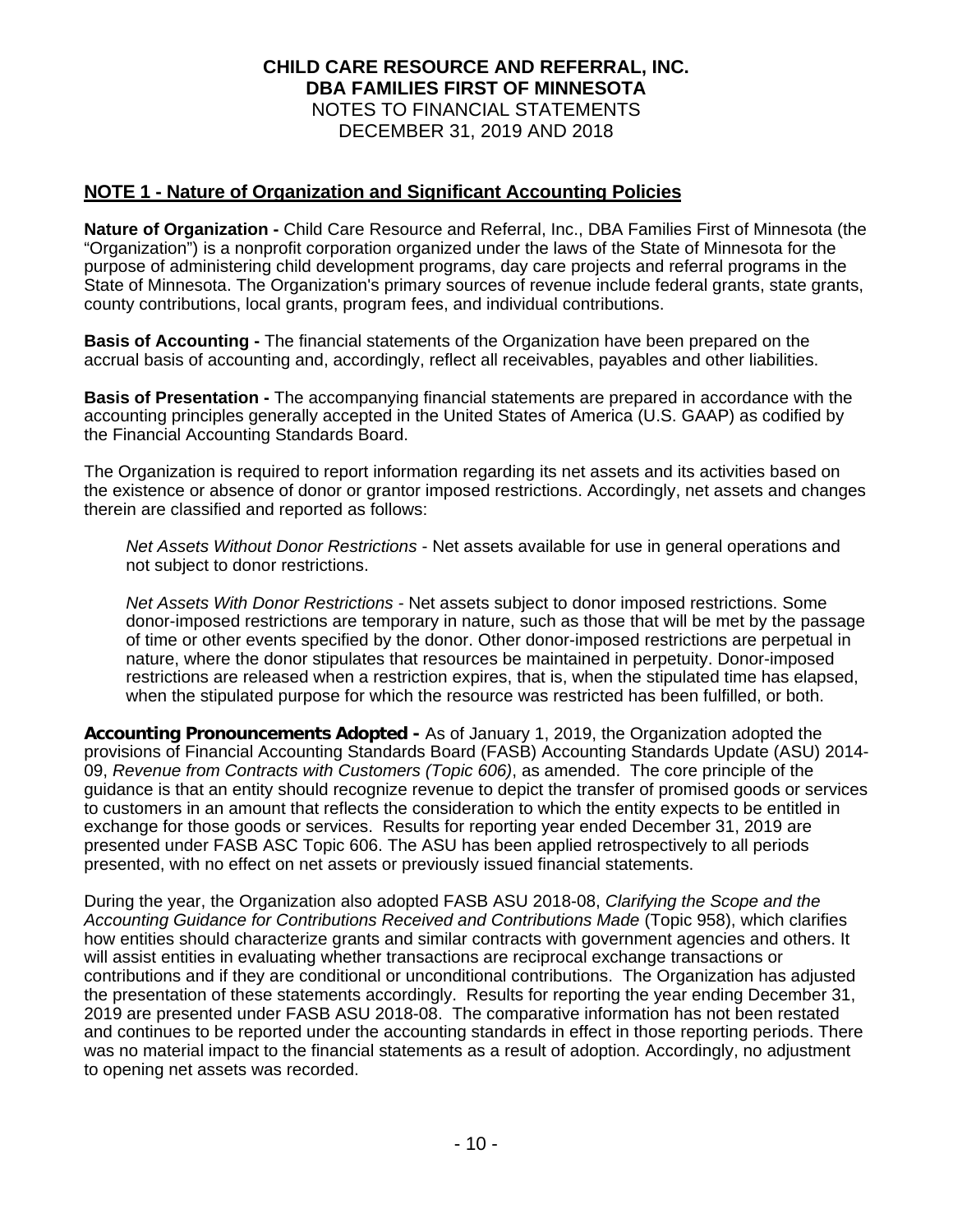# **NOTE 1 - Nature of Organization and Significant Accounting Policies - Continued**

**Recent Accounting Pronouncements -** In February 2016, the FASB issued Accounting Standards Update 2016-02, Leases (Topic 842) effective for annual reporting periods beginning after December 15, 2019. ASU 2020-05, subsequently deferred the effective date for ASU 2016-02 until annual reporting periods beginning after December 15, 2021. Under the new guidance, a lessee will be required to recognize assets and liabilities for leases with lease terms of more than 12 months. Consistent with current GAAP, the recognition, measurement, and presentation of expenses and cash flows arising from a lease by a lessee primarily will depend on its classification as a finance or operating lease. However, unlike current GAAP, which requires only capital leases to be recognized on the statement of financial position, the new ASU will require both types of leases to be recognized on the statement of financial position. The ASU will also require disclosures to help financial statement users better understand the amount, timing, and uncertainty of cash flows arising from leases. These disclosures include qualitative and quantitative requirements providing additional information about the amounts recorded in the financial statements. The Organization is currently evaluating the impact this guidance will have on the financial statements.

**Cash and Cash Equivalents** - The Organization's cash and cash equivalents consist of cash on deposit with banks. For purposes of the statements of cash flows, the Organization considers all unrestricted, highly liquid investments with an initial maturity of three months or less to be cash equivalents.

**Accounts Receivable** - Receivables are stated at the amount management expects to collect from outstanding balances. Management provides for probable uncollectible amounts through a provision for bad debt expense and an adjustment to a valuation allowance based on its assessment of the current status of individual accounts. Balances that are still outstanding after management has used reasonable collection efforts are written off through a charge of the valuation allowance and a credit to accounts receivable. Management believes all receivables are collectible; accordingly, no allowance has been recorded.

**Promises to Give** - Unconditional promises to give that are expected to be collected within one year are recorded at net realizable value. Unconditional promises to give that are expected to be collected in future years are recorded at the present value of estimated future cash flows. The discounts on those amounts are computed using a nominal interest rate applicable to the year in which the promise is received. Amortization of the discounts is included in contribution revenue. Conditional promises to give are not included as support until the conditions are substantially met. Management provides for probable uncollectible amounts through a provision for uncollectible pledge expense from outstanding balances and an adjustment to a valuation allowance based on its assessment of the current status of individual pledges. Balances that are still outstanding after management used reasonable collection efforts are written off through a charge to the valuation allowance and a credit to pledges receivable. Changes in the valuation allowance have not been material to the financial statements.

**Investments** - The Organization carries investments in a partnership and a not-for-profit organization together known as "The Place," at their net book values in the statements of financial position.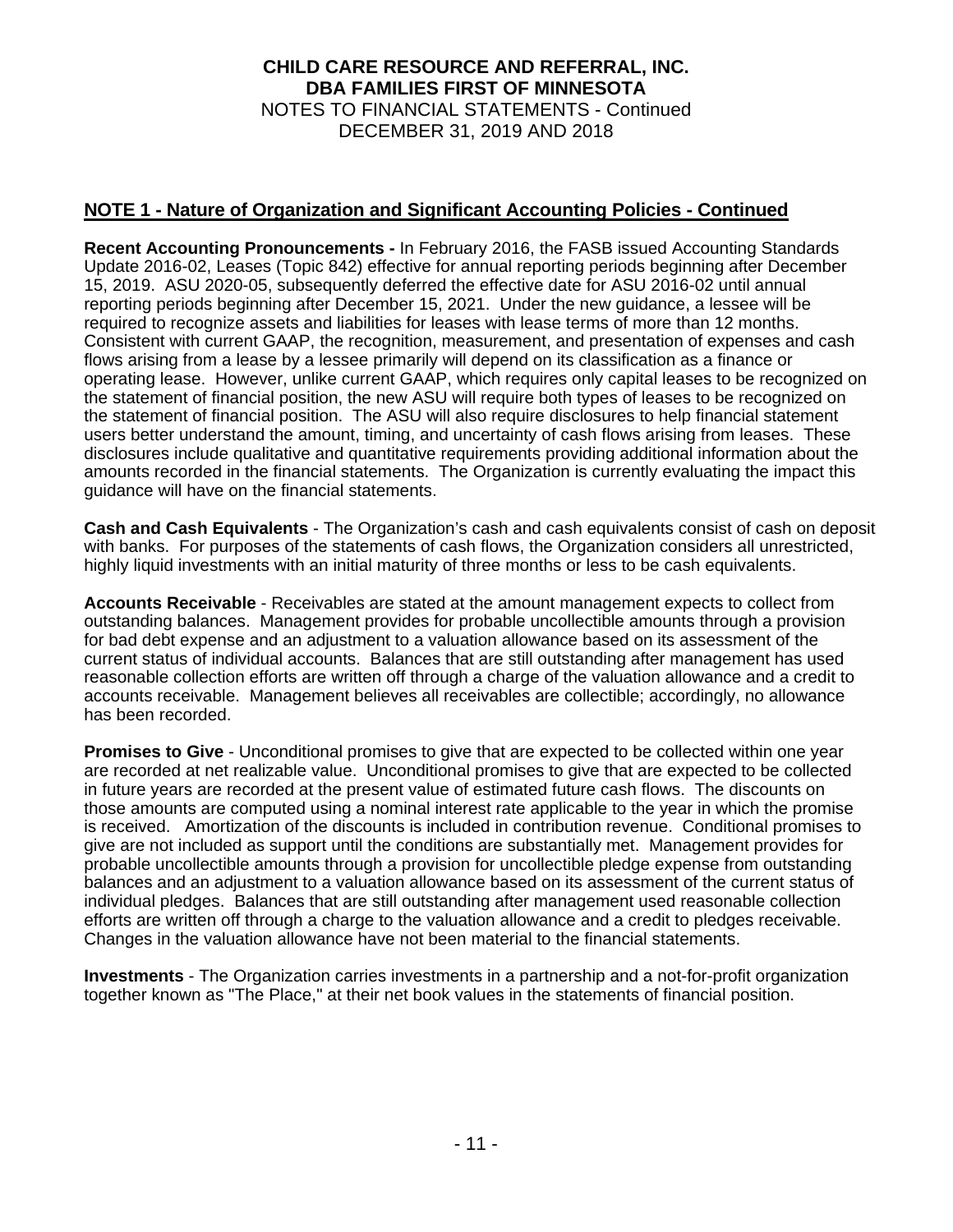#### **NOTE 1 - Nature of Organization and Significant Accounting Policies - Continued**

**Property, Plant, and Equipment** - All acquisitions of property, plant, and equipment in excess of \$5,000 with useful lives greater than one year are capitalized. Purchased property, plant, and equipment are carried at cost. Donated property, plant, and equipment are carried at the approximate fair value at the date of donation. Depreciation is computed on the straight-line method based on estimated useful lives ranging from five to thirty-five years.

| Asset                             | Life            |
|-----------------------------------|-----------------|
| Furniture, fixtures and equipment | $5 - 10$ years  |
| <b>Vehicles</b>                   | $3 - 5$ years   |
| Buildings and improvements        | $20 - 35$ years |

**Valuation of Long-lived Assets** - U.S. GAAP requires that long-lived assets and certain identifiable intangible assets be reviewed for impairment whenever events or changes in circumstances indicate that the carrying amount of an asset may not be recoverable. Management reviews all material assets annually for possible impairment. If such assets are considered to be impaired, the impairment recognized is measured as the amount by which the carrying amount of the assets exceeds the estimated fair value of the assets. No assets are considered to be impaired at December 31, 2019 and 2018.

**Deferred Revenue** - Payments received during the year for future services are deferred and recognized as income when the performance obligations are met.

**Revenue Recognition** - The Organization recognizes revenue in accordance with ASC 606, *Revenue from Contracts with* Customers, as amended. ASC 606 applies to exchange transactions and requires the Organization to follow a five step process: (1) identify the contract(s) with a customer, (2) identify the performance obligations in the contract, (3) determine the transaction price, (4) allocate the transaction price to the performance obligations in the contract, and (5) recognize revenue when (or as) the Organization satisfies a performance. The Organization records the following exchange transaction revenue in its statements of activities and changes in net assets:

*Grant Awards* - Revenue is recognized dependent on whether they are contributions or exchange transactions. The grant awards that qualify as contributions are recorded as invoiced to the funding sources. Revenue is recognized in the accounting period when the related expenses are incurred. Amounts received or receivable in excess of expenses are reflected as refundable advances. Grant awards that qualify as exchange transactions are reimbursed based on a predetermined rate for services performed. Services recognized for exchange grants are meals provided to the children. Revenue is recognized as grant revenue in the period the service is performed.

**Contribution Recognition** - Contributions are recognized in accordance with ASC 958-605, *Not-for-Profit Entities – Revenue Recognition - Contributions*. Contributions are recognized when received or unconditionally pledged. Contributions received are recorded as net assets without donor restrictions or net assets with donor restrictions depending on the existence and/or nature of any donor restrictions.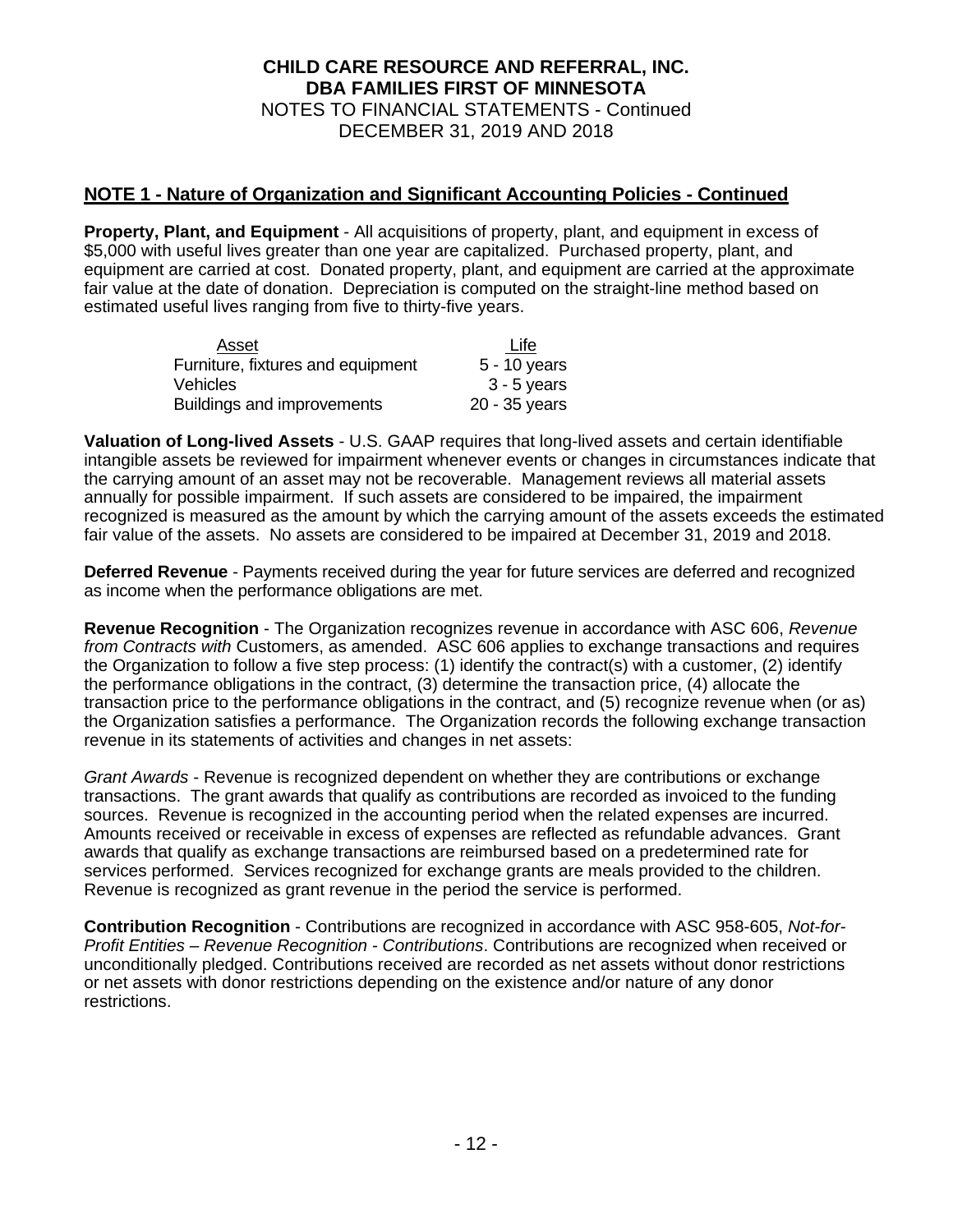# **NOTE 1 - Nature of Organization and Significant Accounting Policies - Continued**

**Contribution Recognition – Continued -** Contributions restricted by donors are reported as increases in net assets without donor restrictions if the restrictions expire in the reporting period in which the revenue is recognized. All other donor-restricted contributions are reported as increases in net assets with donor restrictions, depending on the nature of the restrictions. When a restriction expires, net assets with donor restrictions are reclassified to net assets without donor restrictions and reported in the statements of activities as net assets released from restrictions.

**In-Kind Contributions** - The Organization records the value of in-kind rent expense and supplies. The difference between the estimated fair market value and actual payments is the value recorded for inkind rent expense. Donated materials and supplies are valued at their fair value upon the date of receipt.

Donated services are recognized as contributions if the services a) create or enhance nonfinancial assets or b) require specialized skills that are performed by people with those skills and would otherwise be purchased by the Organization.

A substantial number of volunteers have made significant contributions of their time to the Organization's program and supporting services. The value of this contributed time is not reflected in these financial statements because the criteria for recognition have not been satisfied.

No significant contributions of such services were received during the years ended December 31, 2019 and 2018.

**Functional Allocation of Expenses** - The costs of providing various programs and other activities have been summarized on a functional basis in the statements of activities. Accordingly, certain costs have been allocated among the program services and supporting activities benefited. Those expenses include occupancy and depreciation, which are allocated on a square footage basis, as well as salaries and wages, benefits, payroll taxes, professional services and certain office expenses, which are allocated based on estimates of time and usage as determined by a time and cost study.

**Advertising Costs** - Advertising costs are expensed as incurred and totaled \$3,380 and \$3,657 for the years ended December 31, 2019 and 2018, respectively.

**Use of Estimates** - Management uses estimates and assumptions in preparing financial statements. Those estimates and assumptions affect the reported amounts of assets and liabilities, the disclosure of contingent assets and liabilities, and the reported revenue and expenses. Actual results could differ from those estimates.

**Tax Status** - The Organization is exempt from Federal income tax under Section 501(c)(3) of the Internal Revenue Code (IRC). However, income from certain activities not directly related to the Organization's tax-exempt purpose is subject to taxation as unrelated business income. In addition, the Organization qualifies for the charitable contribution deduction under Section 170(b)(1)(A) and has been classified as an organization other than a private foundation under Section 509(a)(2). The Organization is also exempt from State taxation.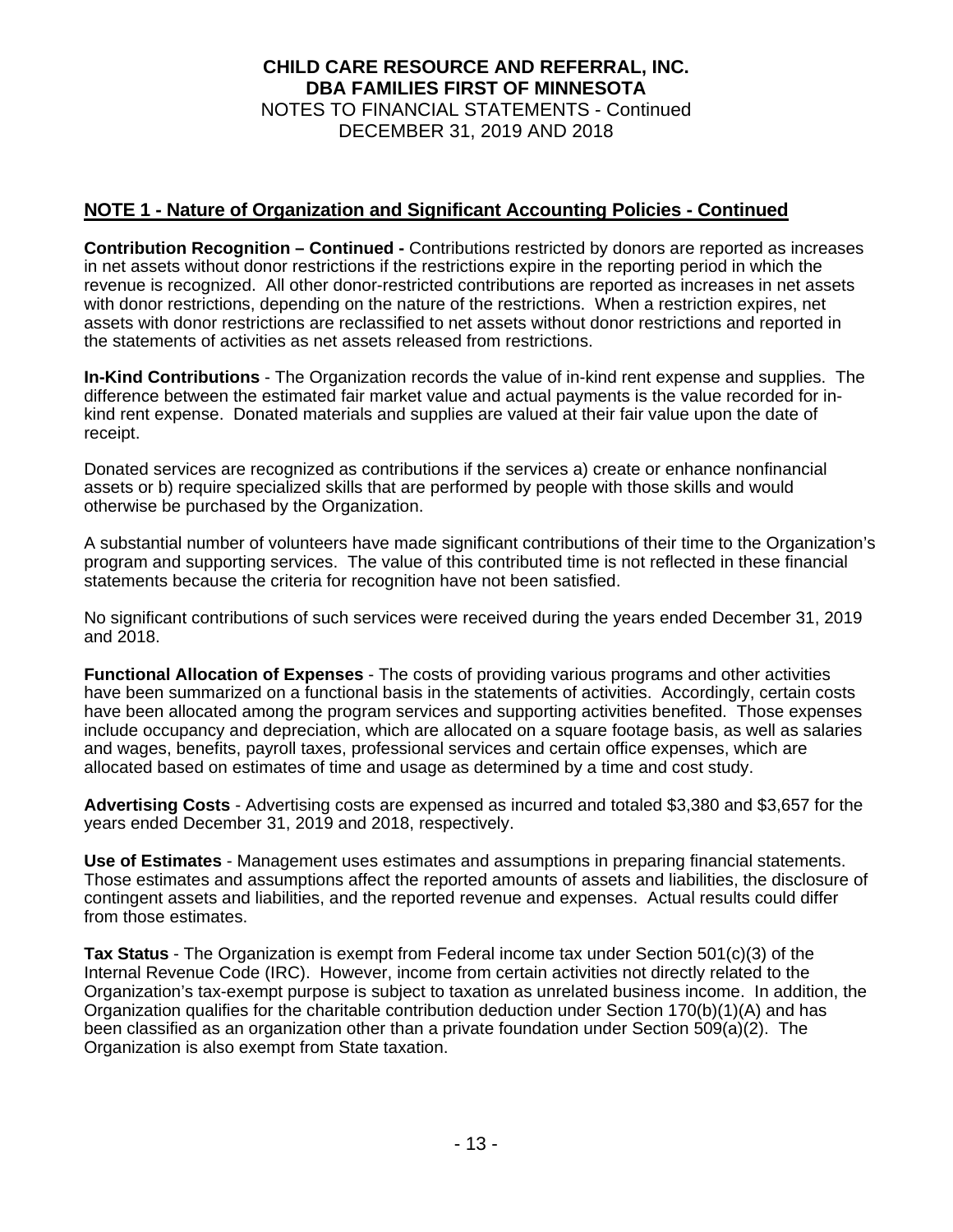# **NOTE 1 - Nature of Organization and Significant Accounting Policies - Continued**

**Accounting for Uncertainty in Income Taxes** - U.S. GAAP requires management to evaluate tax positions taken by the Organization and recognize a tax liability (or asset) if the Organization has taken an uncertain position that more likely than not would not be sustained upon examination by a taxing authority. Management has analyzed the tax positions taken by the Organization and has concluded that as of December 31, 2019 and 2018, there are no uncertain positions taken or expected to be taken that would require recognition of a liability (or asset) or disclosure in the financial statements. The Organization is subject to routine audits by taxing jurisdictions, however, there are currently no audits in progress for any tax period. The Organization will recognize future accrued interest and penalties related to unrecognized tax benefits in income tax expense if incurred.

#### **NOTE 2 - Concentration of Cash and Credit Risk**

The Organization's deposits at December 31, 2019 and 2018 did not exceed the FDIC insurance threshold. The Organization does not require collateral or other security to support deposits subject to this credit risk.

#### **NOTE 3 - Liquidity and Availability**

Financial assets available for general expenditure, that is, without donor or other restrictions limiting their use, within one year of the statement of financial position date, comprise the following:

|                                                                                                                                                       |                        | DECEMBER 31            |  |  |  |
|-------------------------------------------------------------------------------------------------------------------------------------------------------|------------------------|------------------------|--|--|--|
|                                                                                                                                                       | 2019                   | 2018                   |  |  |  |
| Cash and cash equivalents<br>Grants and accounts receivable<br>TOTAL FINACIAL ASSETS AVAILABLE TO<br><b>MANAGEMENT FOR GENERAL EXPENDITURE WITHIN</b> | 1,351,842<br>1,902,648 | 1,253,071<br>1,228,921 |  |  |  |
| <b>ONE YEAR</b>                                                                                                                                       | 3.254.490              | 2.481.992              |  |  |  |

#### *Liquidity Management*

The Organization maintains a policy of structuring its financial assets to be available as its general expenditures, liabilities, and other obligations come due.

#### **NOTE 4 - Investments**

The following is a summary of investments:

|                                                                                                    |                                                     | <b>DECEMBER 31</b>                    |  |  |  |  |
|----------------------------------------------------------------------------------------------------|-----------------------------------------------------|---------------------------------------|--|--|--|--|
|                                                                                                    | 2019                                                | 2018                                  |  |  |  |  |
| 1026 East Center Street Leverage Lender<br>1026 East Center Street LLC<br><b>TOTAL INVESTMENTS</b> | S<br>$\tilde{\phantom{a}}$<br>4,681,520<br>.681.520 | \$2,213,631<br>(809, 575)<br>.404.056 |  |  |  |  |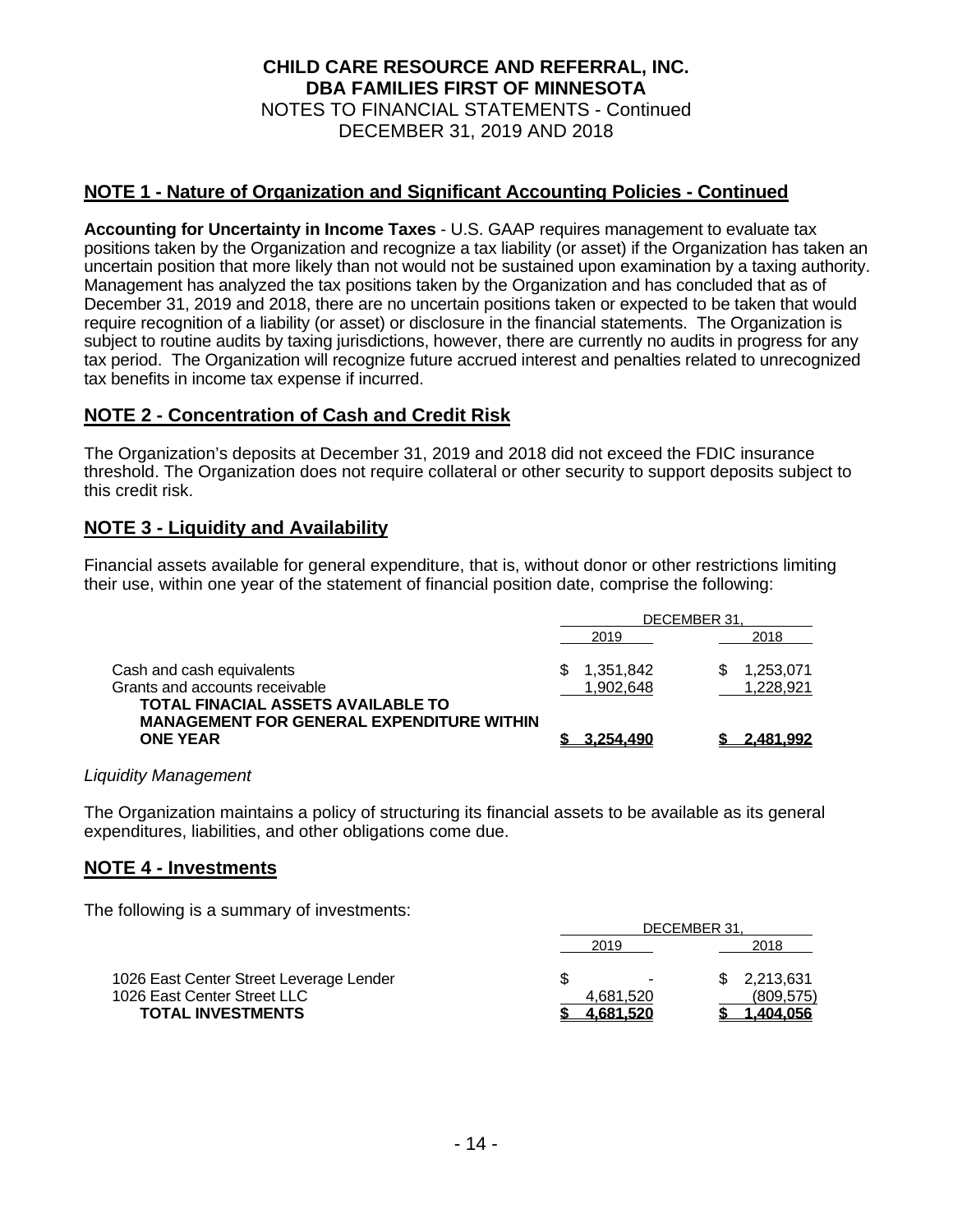# **NOTE 4 - Investments - Continued**

The Organization owned 47.5 percent of the partnership interest in 1026 East Center Street Leverage Lender during 2018. In 2019, the minority partner sold its membership interest equally to the two remaining partners causing the Organization to own 50 percent of the partnership as of September 2019. The investment is accounted for by the equity method and carried on the books at its net book value, since estimated fair market values are not readily available. The partnership was dissolved in September 2019.

Summarized activity is as follows:

|                   | DECEMBER 31. |    |           |  |  |  |
|-------------------|--------------|----|-----------|--|--|--|
|                   | 2019         |    | 2018      |  |  |  |
| Assets            | \$           | \$ | 9,262,889 |  |  |  |
| Liabilities       | -            |    | 1,144,744 |  |  |  |
| Equity            |              |    | 8,118,145 |  |  |  |
| Income            | 185,727      |    | 274,023   |  |  |  |
| <b>Expenses</b>   | 43,308       |    | 84,848    |  |  |  |
| <b>NET INCOME</b> | 142,419      |    | 189,175   |  |  |  |

The Organization owns 50 percent of the not-for-profit partnership interest in 1026 East Center Street LLC (the Partnership). The investment is accounted for by the equity method and carried on the books at its net book value, since estimated fair market values are not readily available. In September of 2019, the partnerships note payable was forgiven upon the dissolution of 1026 East Center Street Leverage Lender. A distribution of \$25,460 was also made to the partners.

Summarized activity is as follows:

|                   | DECEMBER 31       |              |  |  |  |
|-------------------|-------------------|--------------|--|--|--|
|                   | 2019              | 2018         |  |  |  |
| Assets            | 11,033,519<br>\$. | \$11,368,207 |  |  |  |
| Liabilities       | 1,502,898         | 12,818,775   |  |  |  |
| Net assets        | 9,530,521         | (1,451,568)  |  |  |  |
| Income            | 11,816,944        | 545,842      |  |  |  |
| <b>Expenses</b>   | 808,395           | 854,813      |  |  |  |
| <b>NET (LOSS)</b> | 11,007,649        | (308, 971)   |  |  |  |

#### **NOTE 5 - Unconditional Promises to Give**

In 2009, the Organization formed a joint venture with the Boys and Girls Club of Rochester to construct a Joint Facility and proceeded to begin fundraising. Pledges have been received and will be collected over a five year period.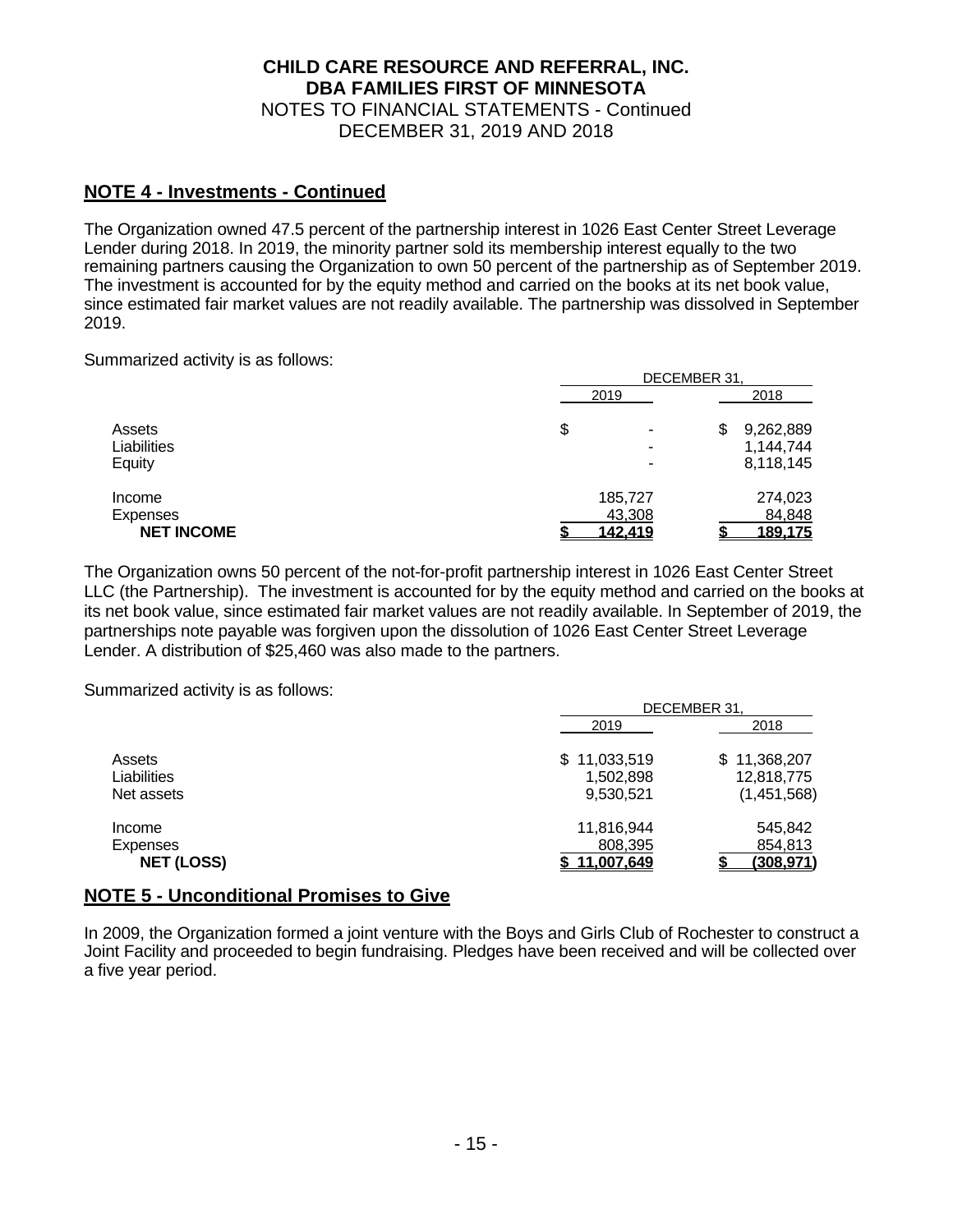# **NOTE 5 - Unconditional Promises to Give- Continued**

The aggregate collections of unconditional promises to give are as follows:

|                                                    | DECEMBER 31. |      |        |  |  |
|----------------------------------------------------|--------------|------|--------|--|--|
|                                                    | 2019         | 2018 |        |  |  |
| Receivable in less than one year                   | 7,500        |      | 9.684  |  |  |
| Receivables in one to five years                   | 2,100        |      | 3,300  |  |  |
| Total unconditional promises to give               | 9.600        |      | 12,984 |  |  |
| Less: Discount to net present value                |              |      |        |  |  |
| Less: Allowance for unconditional promises to give | 480          |      | 769    |  |  |
| NET UNCONDITIONAL PROMISES TO GIVE                 | 9.120        |      | 12.215 |  |  |

No discount was calculated at December 31, 2019 as the amount would be immaterial.

Management has established an allowance of 5% relating to the unconditional promises to give for the years ended December 31, 2019 and 2018.

#### **NOTE 6 - Property, Plant, and Equipment**

A summary of property, plant, and equipment is as follows:

|                                    | DECEMBER 31  |                |
|------------------------------------|--------------|----------------|
|                                    | 2019         | 2018           |
| Land                               | \$<br>97.500 | 97,500         |
| Buildings and improvements         | 1,251,794    | 1,251,794      |
| Equipment                          | 420.270      | 592,487        |
| Vehicles                           | 683.416      | 635,455        |
|                                    | 2,452,980    | 2,577,236      |
| Less: Accumulated depreciation     | 1,660,637    | 1,828,872      |
| NET PROPERTY, PLANT, AND EQUIPMENT | 792.343      | <u>748.364</u> |

Depreciation expense amounted to \$135,815 and \$151,662 for years ended December 31, 2019 and 2018, respectively.

A portion of the land, building, and equipment was acquired through federal funds provided by federal, state, and local sources and cannot be disposed of without prior approval from the grantor or until certain time restrictions have lapsed.

#### **NOTE 7 - Capital Lease Obligation**

The Organization leases vehicles under agreements accounted for as capital leases. The economic substance of the leases are that the Organization is financing the acquisition of the assets through the leases, and accordingly, they are recorded in the Organization's assets and liabilities.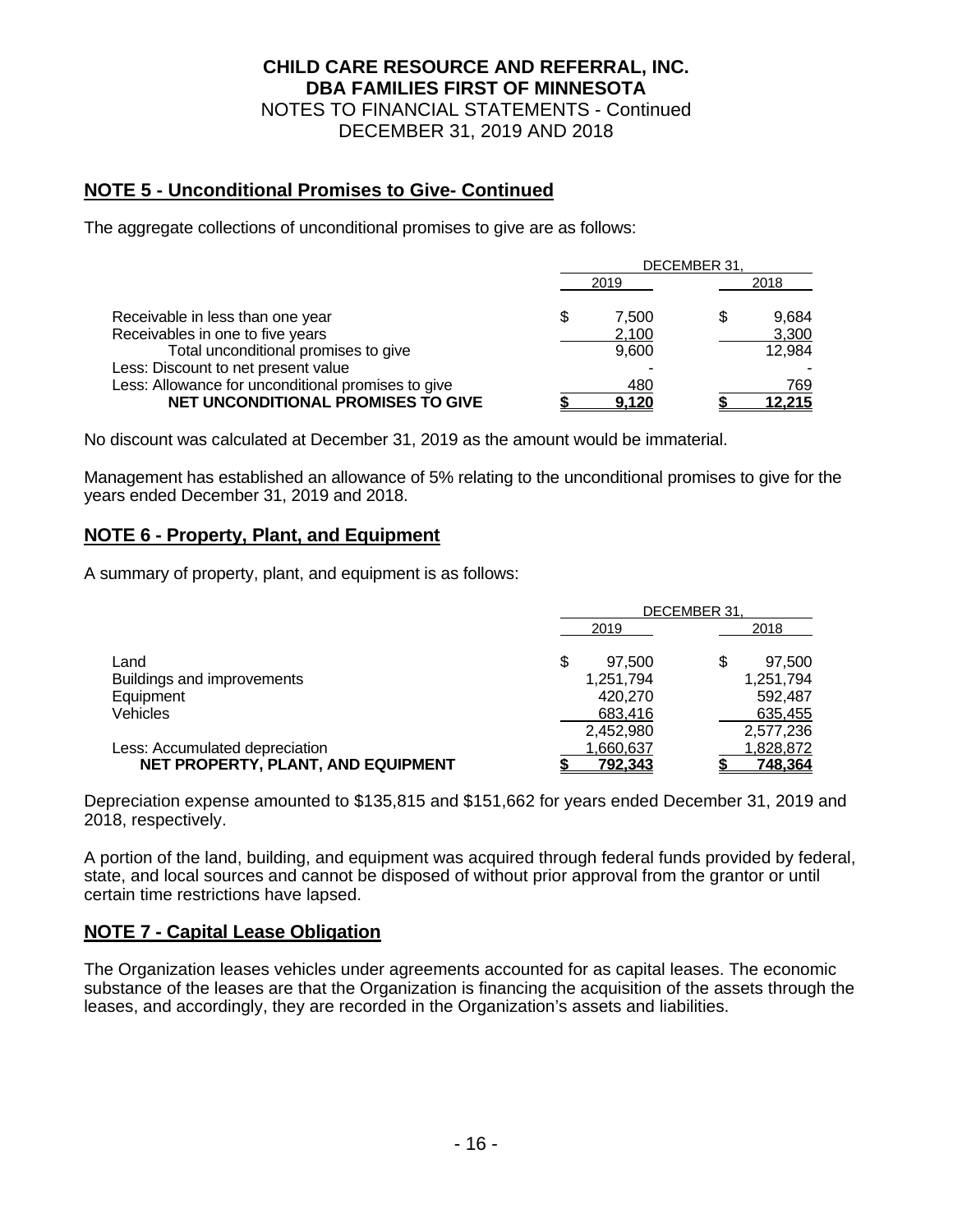#### **NOTE 7 - Capital Lease Obligation - Continued**

The following is an analysis of the leased vehicles included in property, plant, and equipment:

|                                | DECEMBER 31 |        |   |        |
|--------------------------------|-------------|--------|---|--------|
|                                |             | 2019   |   | 2018   |
| Vehicles                       | ۰D          | 88.942 | S | 59,394 |
| Less: Accumulated depreciation |             | 17,504 |   | 10.794 |
| <b>TOTAL</b>                   |             | 71.438 |   | 48.600 |

Lease depreciation is included in depreciation expense.

Future minimum payments, by year and in the aggregate, for the capital leases consisted of the following at December 31, 2019:

| Year ending December 31:              |             |
|---------------------------------------|-------------|
| 2020                                  | S<br>17.200 |
| 2021                                  | 17,200      |
| 2022                                  | 17,200      |
| 2023                                  | 10,746      |
| 2024                                  | 7,100       |
| Total minimum lease payments          | 69,446      |
| Less amount representing interest     | (1.741)     |
| <b>PRESENT VALUE OF MINIMUM LEASE</b> |             |
|                                       |             |

#### **NOTE 8 - Long-Term Debt**

The Organization's notes payable are as follows:

|                                                          | DECEMBER 31 |         |
|----------------------------------------------------------|-------------|---------|
|                                                          | 2019        | 2018    |
| Note payable with a financial institution, with interest |             |         |
| at 4.875%, monthly installments of \$1,412, including    |             |         |
| interest, with the remaining balance of approximately    |             |         |
| \$134,344 due November 9, 2022, collateralized by        |             |         |
| real estate. Note was paid in full in September 2019.    |             | 170.097 |

#### **NOTE 9 - Net Assets**

Net assets with donor restrictions are restricted for the following purpose:

|                                                                                                                                               | DECEMBER 31                     |        |
|-----------------------------------------------------------------------------------------------------------------------------------------------|---------------------------------|--------|
|                                                                                                                                               | 2019                            | 2018   |
| Subject to expenditure for specified purpose:<br>Equipment and supplies<br><b>Salaries</b><br><b>TOTAL</b>                                    | 12,998<br>S<br>27,341<br>40,339 | \$     |
| Subject to the passage of time:<br>Promises to give that are not restricted by donors,<br>but which are unavailable for expenditure until due | 9,120                           | 12.215 |
| TOTAL NET ASSETS WITH DONOR RESTRICTIONS                                                                                                      | 49.459                          | 12.215 |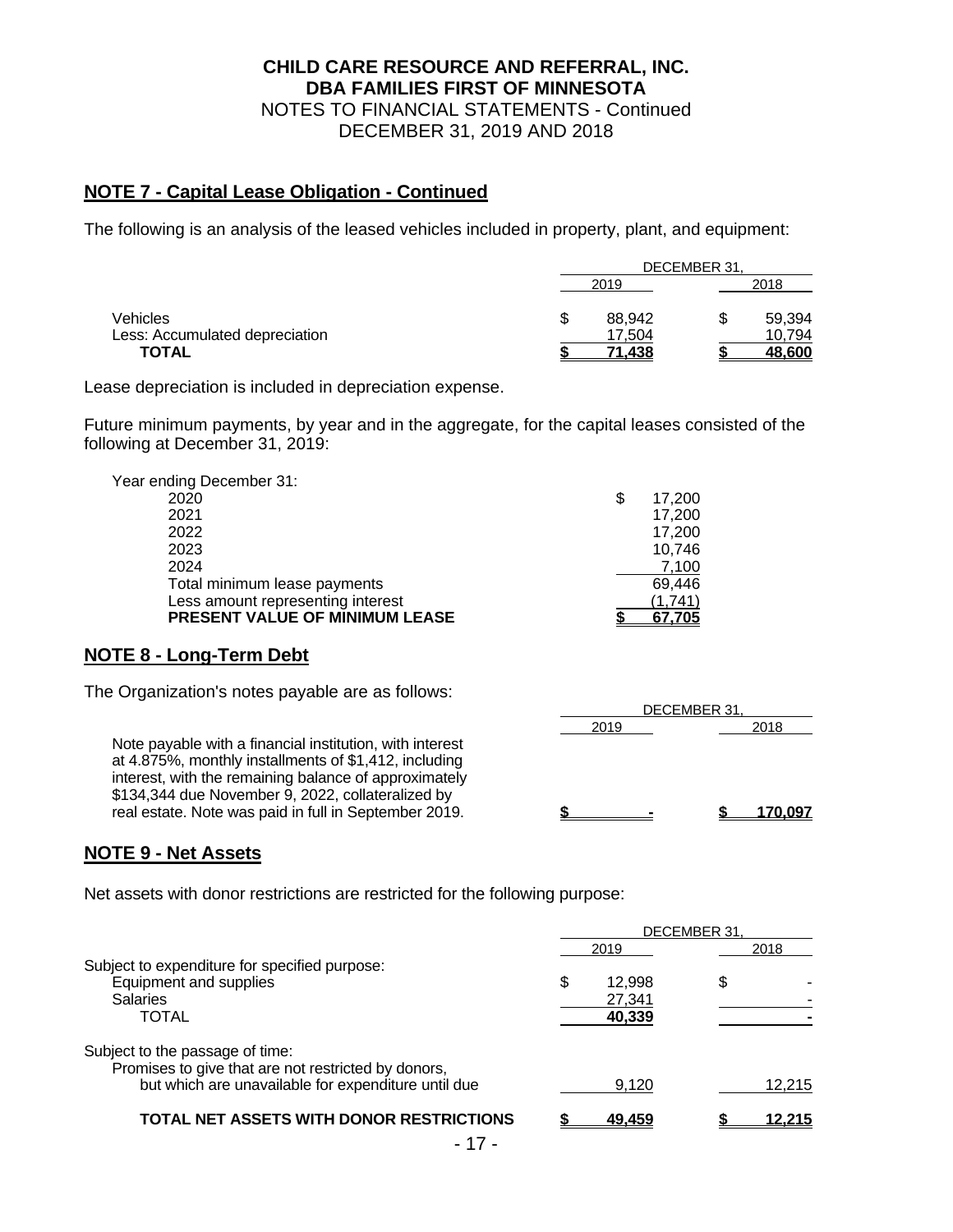#### **NOTE 9 - Net Assets- Continued**

Net assets were released from donor restrictions by occurrence of the passage of time specified by the donors as follows:

| <b>Expiration of time restrictions</b> | 8 145              | 11 77 <i>a</i> |
|----------------------------------------|--------------------|----------------|
|                                        | 2019               | 2018           |
|                                        | DECEMBER 31.       |                |
|                                        | <b>YEARS ENDED</b> |                |

#### **NOTE 10 - Support from Governmental Units**

The Organization received approximately 95 and 93 percent of its support and revenue from federal, state, and local governments for the years ended December 31, 2019 and 2018, respectively. Receivables from governmental units at December 31, 2019 and 2018 were approximately \$1,767,082 and \$1,165,997, respectively. A material change in this level of support would likely result in a corresponding change in the level of program activity of the Organization.

#### **NOTE 11 - In-Kind Contributions**

The value of in-kind donations included in the statements of activities and the corresponding expenses are as follows:

|                      |        | <b>YEARS ENDED</b><br>DECEMBER 31, |  |
|----------------------|--------|------------------------------------|--|
|                      | 2019   | 2018                               |  |
| <b>Facility rent</b> | 78.897 | 84.326                             |  |

#### **NOTE 12 - Defined Contribution Pension Plan**

The Organization sponsors a defined contribution pension plan covering substantially all employees that have been employed with the Organization for at least one year, are at least 20.5 years of age, and complete 1,000 hours of service annually. The plan allows employees to defer a portion of their salary. The Organization may make a matching contribution up to 1 percent of employee deferrals. During 2019 and 2018, employer contributions were \$227,341 and \$213,046, respectively.

#### **NOTE 13 - Operating Leases**

The Organization leases facilities at four locations under operating leases with terms ranging from two to five years. Rental expense under these leases for the years ended December 31, 2019 and 2018 were \$510,014 and \$395,493, respectively.

Future minimum payments for the five years following December 31, 2019, by year and in the aggregate under operating leases with initial or remaining terms of one year or more are as follows:

| 2020 | S | 176,005 |
|------|---|---------|
| 2021 |   | 152,724 |
| 2022 |   | 130,833 |
| 2023 |   | 131,668 |
| 2024 |   | 132,537 |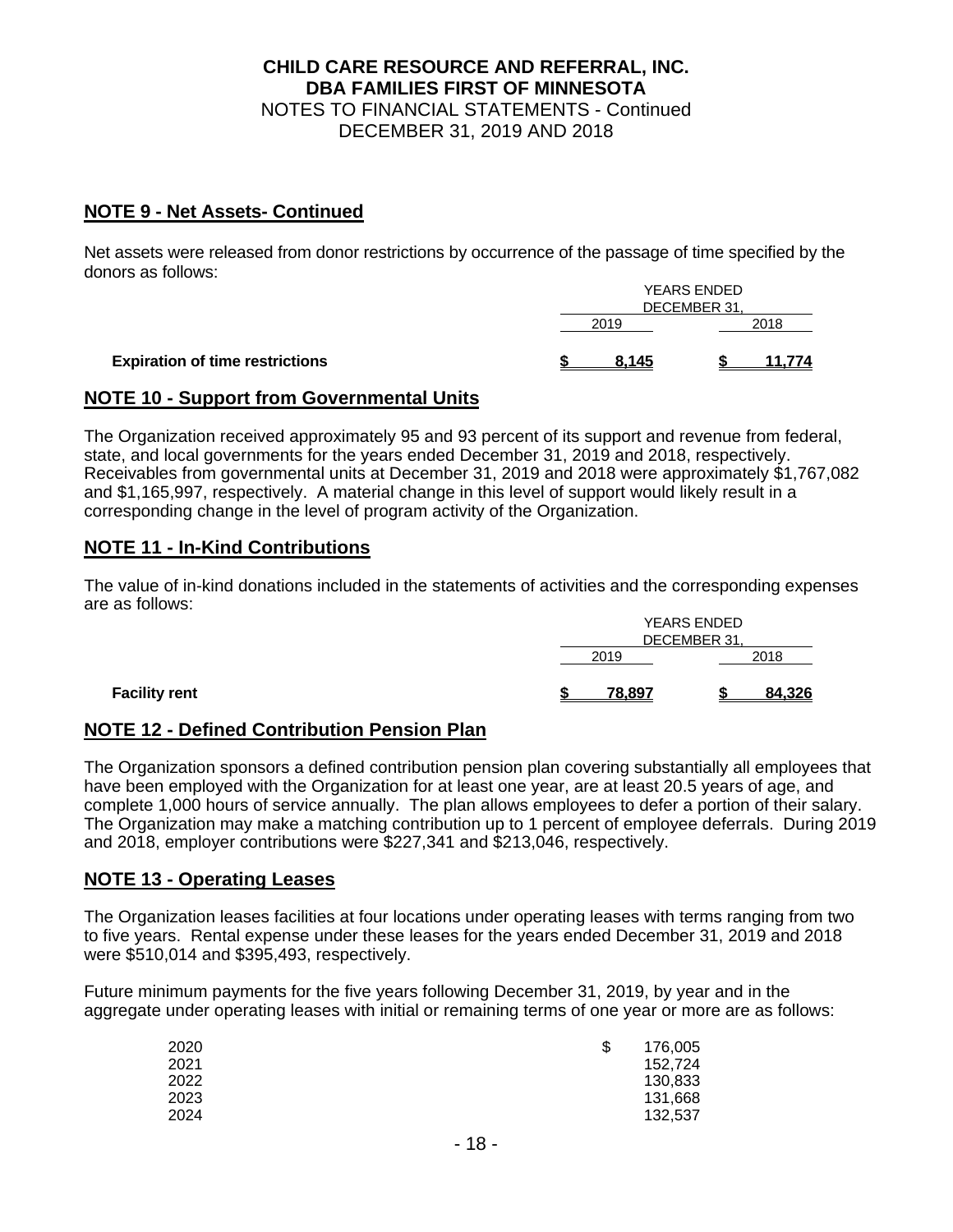# **NOTE 14 - Commitments**

The Organization entered into a computer maintenance and monitoring contract which expired and was renewed in February 2017. The renewed contract expires in February 2020. The renewed contract has a minimum monthly charge of \$8,250, with additional charges possible. Minimum future payments for 2020 will be \$16,500.

# **NOTE 15 - Related Party Transactions**

During the years ended December 31, 2019 and 2018, the Organization made rental payments of \$340,793 and \$328,200, respectively, to 1026 East Center Street LLC. The Organization receives allowances on rental payments for the costs of personnel employed by the Organization to staff certain positions at 1026 East Center Street LLC. The Organization received allowances for these personnel costs of \$105,063 for the years ended December 31, 2019 and 2018, as per the agreement. The Organization has a significant influence over 1026 East Center Street LLC as a 50 percent owner and accounts for the investment under the equity method.

#### **NOTE 16 – Subsequent Events**

**Subsequent Events** - The Organization evaluated subsequent events through October 6, 2020, the date which the financial statements were available to be issued.

**General Operations -** Subsequent to year-end, the Organization has been negatively impacted by the effects of the world-wide coronavirus pandemic. The Organization is closely monitoring its operations, liquidity, and capital resources and is actively working to minimize the current and future impact of this unprecedented situation. As of the date of issuance of these financial statements, the full impact to the Organization's financial position is not known.

**Paycheck Protection Program (PPP) Loan -** The Organization applied for and was granted a loan under the PPP administered by a Small Business Administration (SBA) approved partner. The loan is uncollateralized and is fully guaranteed by the Federal government. The loan accrues interest, but payments are not required to begin for six months to one year after the funding of the loan. The Organization is eligible for loan forgiveness of up to 100% of the loan, upon meeting certain requirements. The Organization intends to take measures to maximize the loan forgiveness but cannot reasonably determine the portion of the loan that will ultimately be forgiven.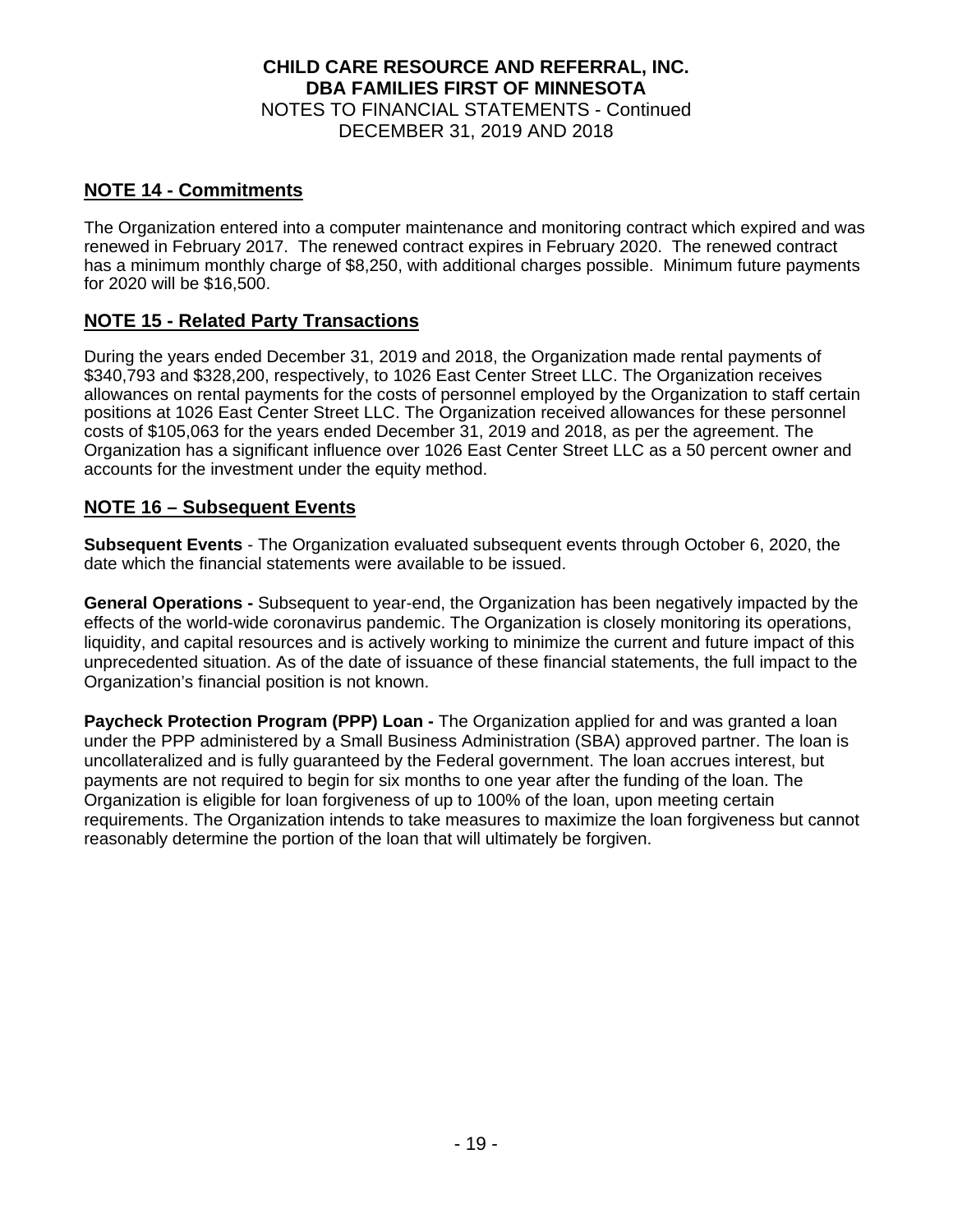# **CHILD CARE RESOURCE AND REFERRAL, INC. DBA FAMILIES FIRST OF MINNESOTA**

**SUPPLEMENTARY INFORMATION**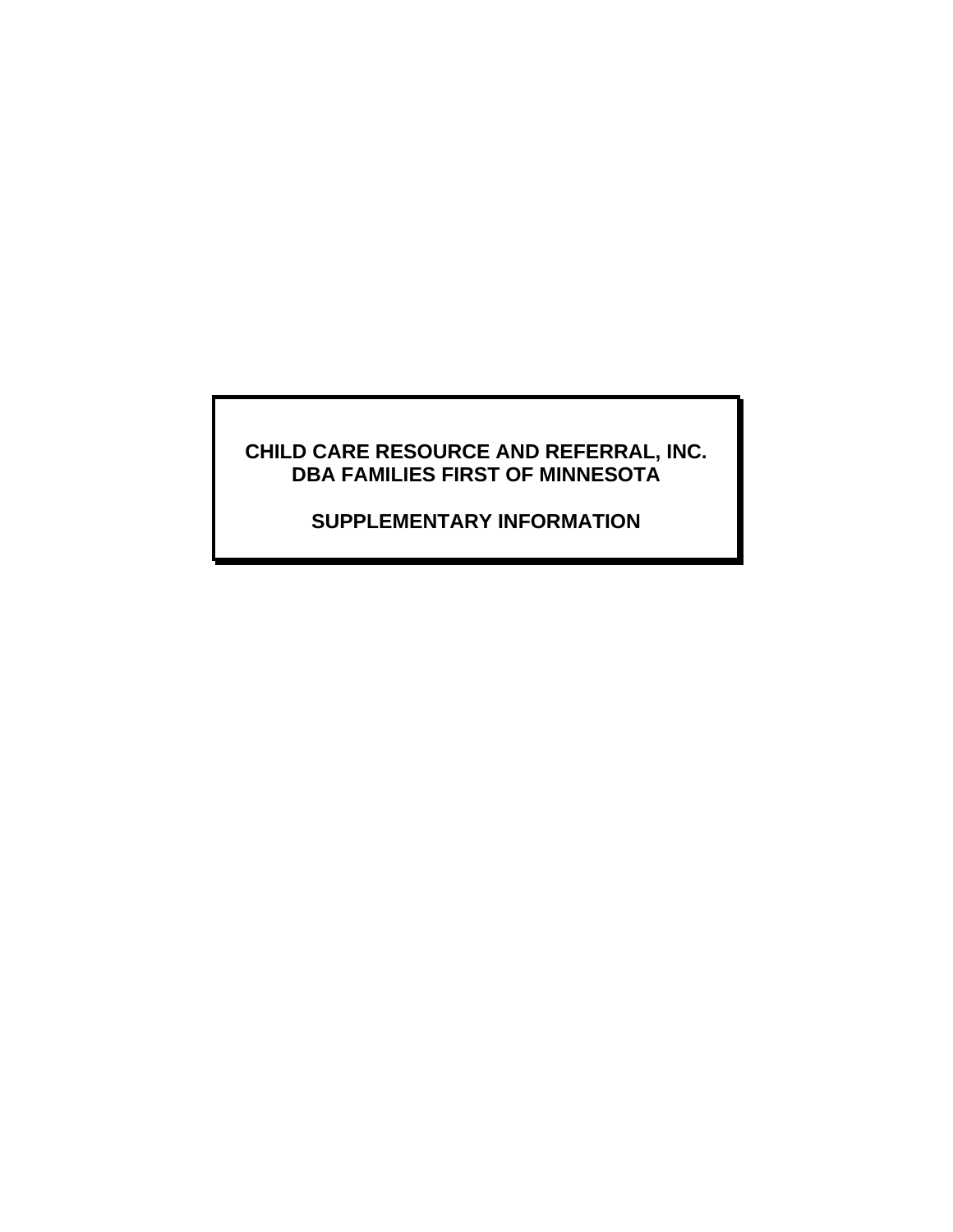# **CHILD CARE RESOURCE AND REFERRAL, INC. DBA FAMILIES FIRST OF MINNESOTA**  SCHEDULE OF EXPENDITURES OF FEDERAL AWARDS YEAR ENDED DECEMBER 31, 2019

| <b>FEDERAL GRANTOR/</b><br><b>PASS-THROUGH GRANTOR</b><br>PROGRAM OR CLUSTER TITLE            | <b>FEDERAL</b><br><b>CFDA</b><br><b>NUMBER</b> | <b>PASS-THROUGH</b><br><b>GRANT</b><br><b>IDENDIFICATION</b><br><b>NUMBER</b> | <b>FEDERAL</b><br><b>EXPENDITURES</b> |
|-----------------------------------------------------------------------------------------------|------------------------------------------------|-------------------------------------------------------------------------------|---------------------------------------|
| U.S. Department of Agriculture                                                                |                                                |                                                                               |                                       |
| Passed through<br>Minnesota Department of<br><b>Human Services</b><br>Child care food program | 10.558                                         |                                                                               | \$<br>212,616                         |
| U.S. Department of Health and<br><b>Human Services</b>                                        |                                                |                                                                               |                                       |
| <b>Direct</b>                                                                                 |                                                |                                                                               |                                       |
| <b>Head Start</b>                                                                             | 93.600                                         | 05CH8394/06                                                                   | 3,509,391                             |
| <b>Head Start T&amp;TA</b>                                                                    | 93.600                                         | 05CH8394/06                                                                   | 33,392                                |
| Early Head Start                                                                              | 93.600                                         | 05Ch8394/06                                                                   | 1,603,948                             |
| Early Head Start T&TA                                                                         | 93.600                                         | 05CH8394/06                                                                   | 35,725                                |
| Early Head Start CC                                                                           |                                                |                                                                               |                                       |
| Partnership                                                                                   | 93.600                                         | 05HP0014/04                                                                   | 1,092,753                             |
| Early Head Start CC                                                                           |                                                |                                                                               |                                       |
| Partnership T&TA<br><b>Total Head Start</b>                                                   | 93.600                                         | 05HP0014/04                                                                   | 33,305<br>6,308,514                   |
| <b>CCDF Cluster Passed through</b><br>Minnesota Department of<br><b>Human Services</b>        |                                                |                                                                               |                                       |
| Child Care and Development                                                                    | 93.575                                         |                                                                               | 1,059,506                             |
| Child Care and Development                                                                    | 93.575                                         |                                                                               | 386,199                               |
| Child Care and Development<br><b>Total CCDF Cluster</b>                                       | 93.575                                         |                                                                               | 224,576<br>1,670,281                  |
| Total U.S. Department of Health and Human Services                                            |                                                |                                                                               | 7,978,795                             |
| TOTAL FEDERAL AWARDS EXPENDED                                                                 |                                                |                                                                               | \$8,191,411                           |

The accompanying notes are an integral part of this schedule.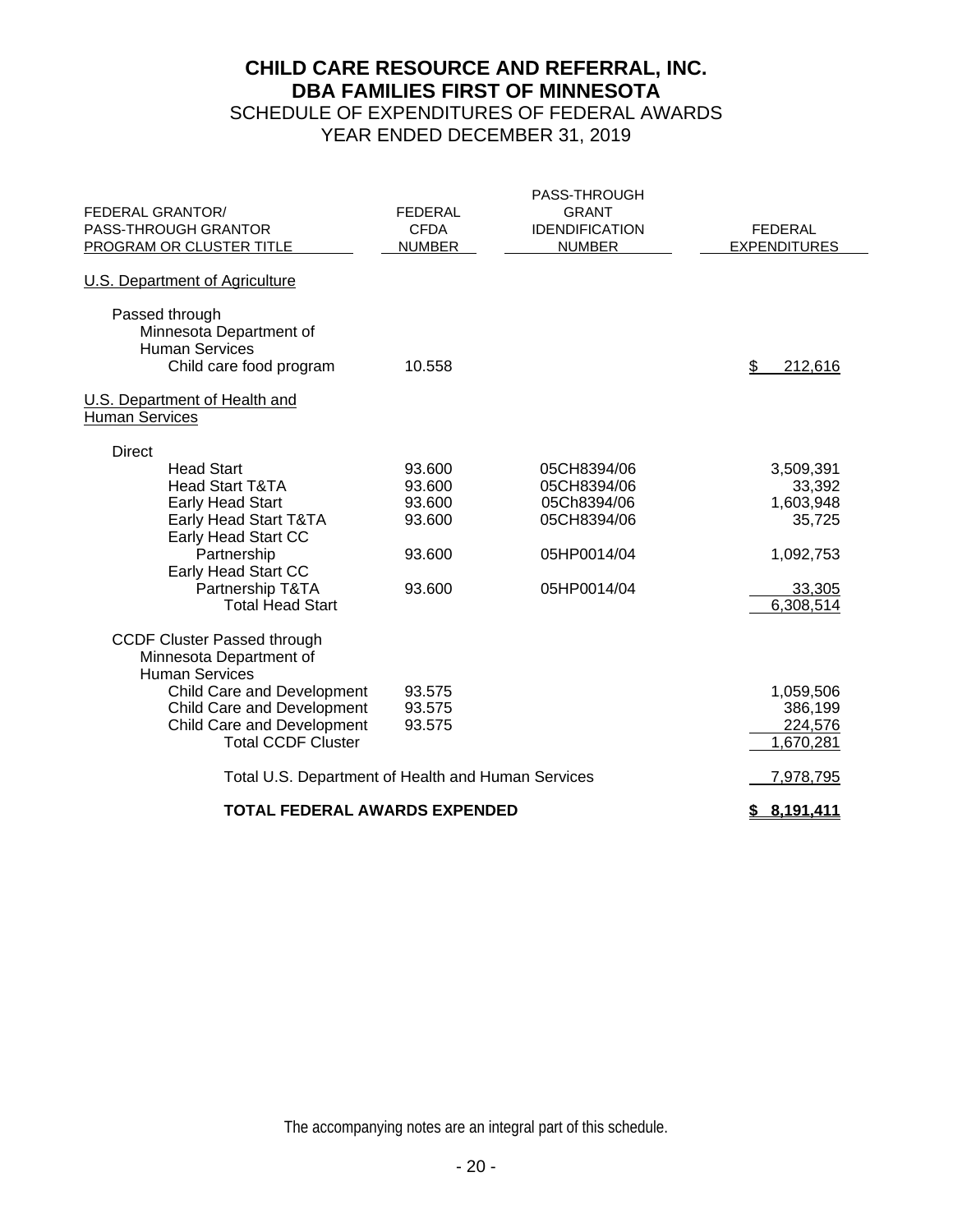# **CHILD CARE RESOURCE AND REFERRAL, INC. DBA FAMILIES FIRST OF MINNESOTA**  NOTES TO THE SCHEDULE OF EXPENDITURES OF FEDERAL AWARDS YEAR ENDED DECEMBER 31, 2019

# **NOTE 1 - Basis of Presentation**

The accompanying schedule of expenditures of federal awards (the Schedule) includes the federal award activity of Child Care Resource and Referral, Inc. under the programs of the federal government for the year ended December 31, 2019. The information in this Schedule is presented in accordance with the requirements of Title 2 U.S. Code of Federal Regulations Part 200, Uniform Administrative Requirements, Cost Principles, and Audit Requirements for Federal Awards (Uniform Guidance). Because the Schedule presents only a selected portion of the operations of Child Care Resource and Referral, Inc., it is not intended to and does not present the financial position, changes in net assets, or cash flows of Child Care Resource and Referral, Inc.

#### **NOTE 2 - Summary of Significant Accounting Policies**

Expenditures reported on the Schedule are reported on the accrual basis of accounting. Such expenditures are recognized following the cost principles contained in the Uniform Guidance, wherein certain types of expenditures are not allowable or are limited as to reimbursement.

#### **NOTE 3 - Indirect Cost Rate**

Child Care Resource and Referral, Inc. has not elected to use the 10 percent de minimis indirect cost rate as allowed under the Uniform Guidance.

#### **NOTE 4 - Subrecipient**

Child Care Resource and Referral, Inc. provided no federal awards to subrecipients during the year ending December 31, 2019.

#### **NOTE 5 - Disclosure of Other Forms of Assistance**

Child Care Resource and Referral, Inc. received no federal or state awards of non-monetary assistance that are required to be disclosed for the year ended December 31, 2019. Child Care Resource and Referral, Inc. had no federal or state loans or loan guarantors required to be disclosed for the year ended December 31, 2019.

#### **NOTE 6 - Property, Plant, and Equipment**

Property, plant, and equipment acquired with grant funds are recorded as expenditures in the period of purchase on this schedule instead of being capitalized and depreciated over their estimated useful lives as required by generally accepted accounting principles.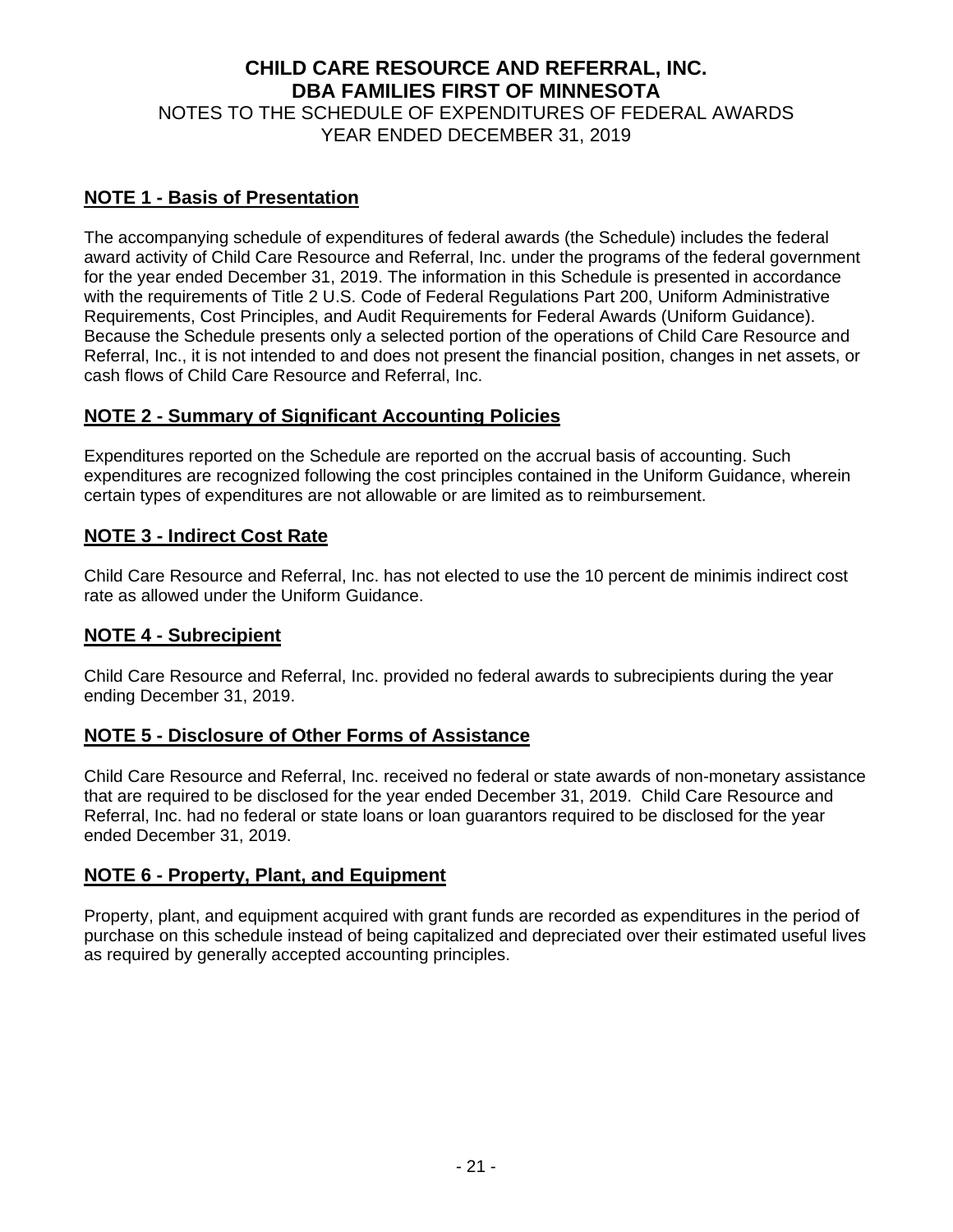# **CHILD CARE RESOURCE AND REFERRAL, INC. DBA FAMILIES FIRST OF MINNESOTA**

**OTHER REPORTS**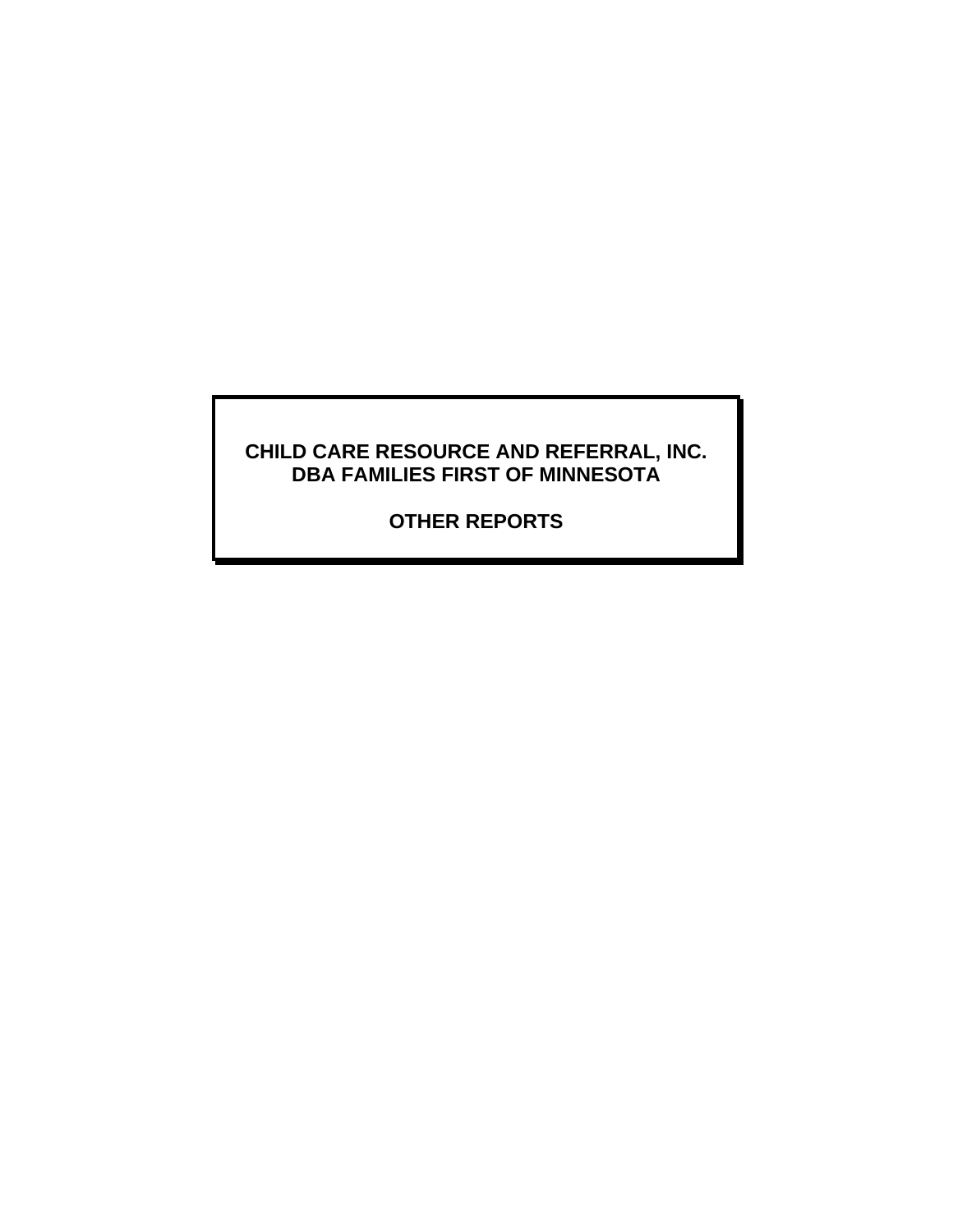

#### **INDEPENDENT AUDITORS' REPORT ON INTERNAL CONTROL OVER FINANCIAL REPORTING AND ON COMPLIANCE AND OTHER MATTERS BASED ON AN AUDIT OF FINANCIAL STATEMENTS PERFORMED IN ACCORDANCE WITH** *GOVERNMENT AUDITING STANDARDS*

To the Board of Directors Child Care Resource and Referral, Inc. Rochester, Minnesota

We have audited, in accordance with the auditing standards generally accepted in the United States of America and the standards applicable to financial audits contained in *Government Auditing Standards*, issued by the Comptroller General of the United States, the financial statements of Child Care Resource and Referral, Inc. (the "Organization") (a nonprofit organization) which comprise the statement of financial position as of December 31, 2019, and the related statements of activities, and cash flows for the year then ended, and the related notes to the financial statements, and have issued our report thereon dated October 6, 2020.

## **Internal Control Over Financial Reporting**

In planning and performing our audit of the financial statements, we considered the Organization's internal control over financial reporting (internal control) to determine the audit procedures that are appropriate in the circumstances for the purpose of expressing our opinion on the financial statements, but not for the purpose of expressing an opinion on the effectiveness of the Organization's internal control over financial reporting. Accordingly, we do not express an opinion on the effectiveness of the Organization's internal control.

A deficiency in internal control exists when the design or operation of a control does not allow management or employees, in the normal course of performing their assigned functions, to prevent, or detect and correct misstatements on a timely basis. A material weakness is a deficiency, or a combination of deficiencies, in internal control such that there is a reasonable possibility that a material misstatement of the Organization's financial statements will not be prevented, or detected and corrected on a timely basis. A significant deficiency is a deficiency, or a combination of deficiencies, in internal control that is less severe than a material weakness, yet important enough to merit attention by those charged with governance.

Our consideration of internal control was for the limited purpose described in the first paragraph of this section and was not designed to identify all deficiencies in internal control that might be material weaknesses or significant deficiencies. Given these limitations, during our audit we did not identify any deficiencies in internal control that we consider to be material weaknesses. However, material weaknesses may exist that have not been identified.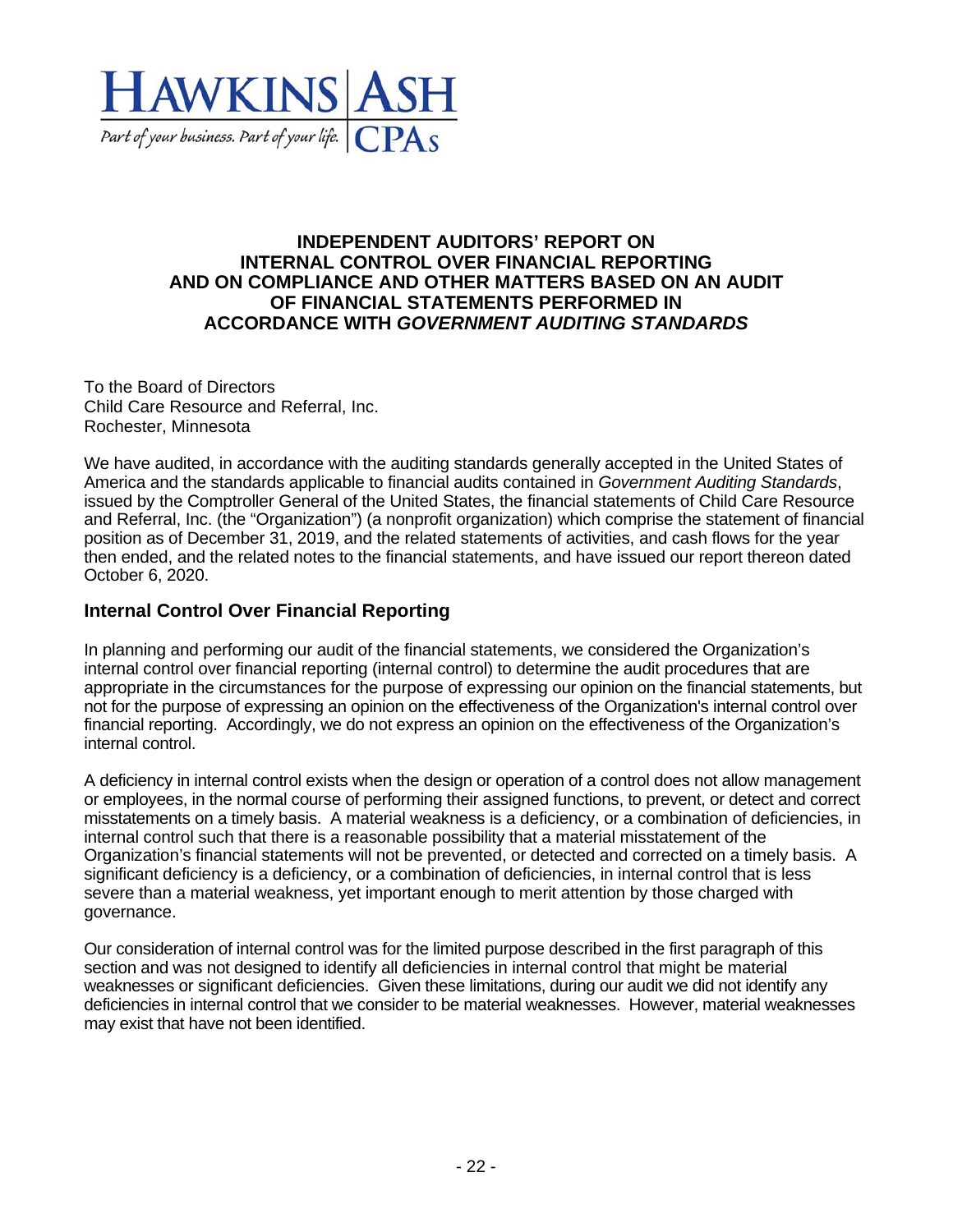# **Compliance and Other Matters**

As part of obtaining reasonable assurance about whether the Organization's financial statements are free of material misstatement, we performed tests of its compliance with certain provisions of laws, regulations, contracts, and grant agreements, noncompliance with which could have a direct and material effect on the determination of financial statement amounts. However, providing an opinion on compliance with those provisions was not an objective of our audit, and accordingly, we do not express such an opinion. The results of our tests disclosed no instances of noncompliance or other matters that are required to be reported under *Government Auditing Standards*.

#### **Purpose of this Report**

The purpose of this report is solely to describe the scope of our testing of internal control and compliance and the results of that testing, and not to provide an opinion on the effectiveness of the Organization's internal control or on compliance. This report is an integral part of an audit performed in accordance with *Government Auditing Standards* in considering the Organization's internal control and compliance. Accordingly, this communication is not suitable for any other purpose.

Hawkie Ash CPAS, LLP

Rochester, Minnesota October 6, 2020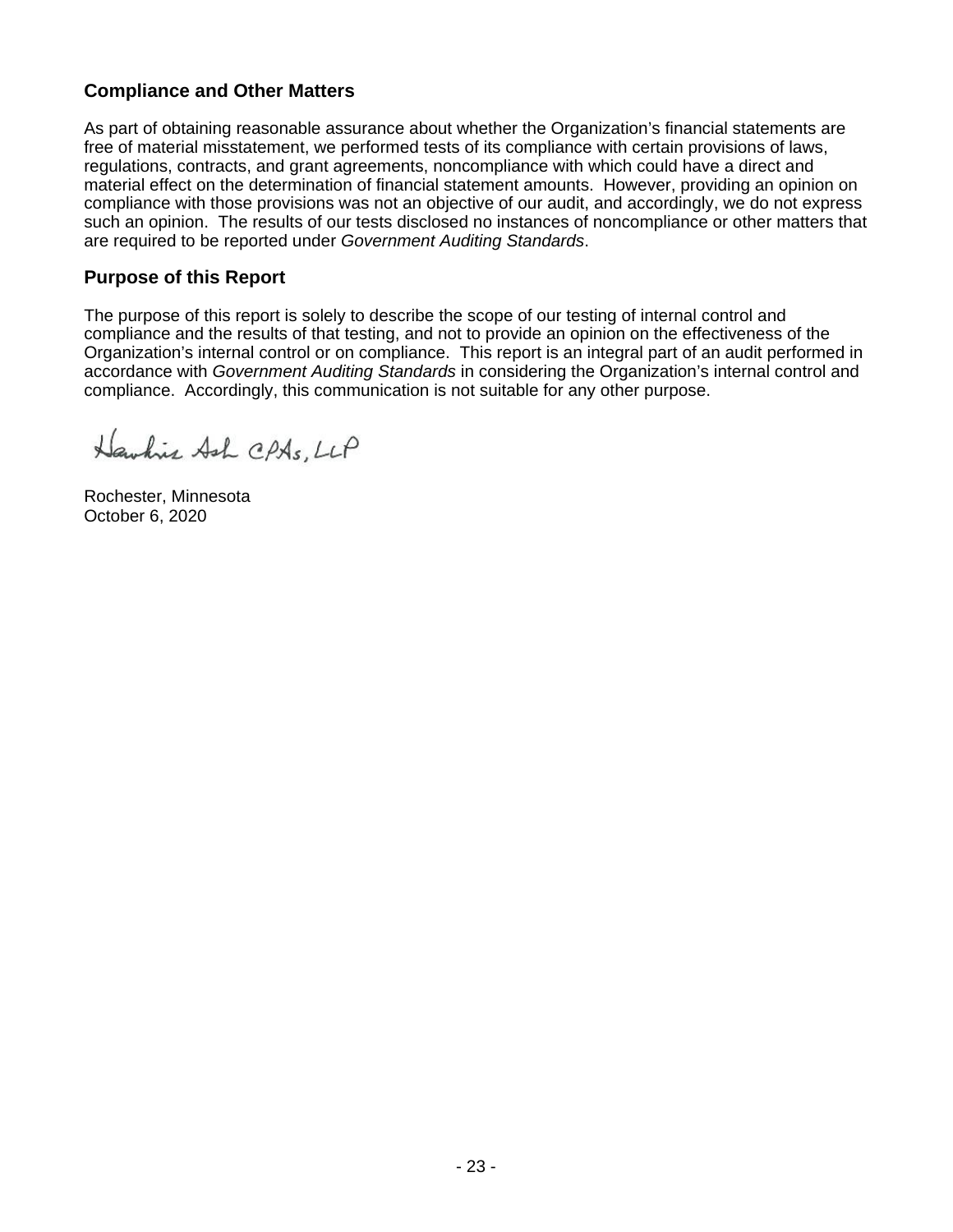

#### **INDEPENDENT AUDITORS' REPORT ON COMPLIANCE FOR EACH MAJOR FEDERAL PROGRAM AND ON INTERNAL CONTROL OVER COMPLIANCE REQUIRED BY THE UNIFORM GUIDANCE**

To the Board of Directors Child Care Resource and Referral, Inc. Rochester, Minnesota

#### **Report on Compliance for Each Major Federal Program**

We have audited Child Care Resource and Referral, Inc.'s (the "Organization') compliance with the types of compliance requirements described in the *OMB Compliance Supplement* that could have a direct and material effect on each of the Organization's major federal programs for the year ended December 31, 2019. The Organization's major federal programs are identified in the summary of auditor's results section of the accompanying schedule of findings and questioned costs.

#### *Management's Responsibility*

Management is responsible for compliance with the federal statutes, regulations, and terms and conditions applicable to its federal programs.

#### *Auditors' Responsibility*

Our responsibility is to express an opinion on compliance for each of the Organization's major federal programs based on our audit of the types of compliance requirements referred to above. We conducted our audit of compliance in accordance with auditing standards generally accepted in the United States of America; the standards applicable to financial audits contained in *Government Auditing Standards*, issued by the Comptroller General of the United States; and the audit requirements of Title 2 U.S. *Code of Federal Regulations* Part 200, *Uniform Administrative Requirements, Cost Principles, and Audit Requirements for Federal Awards* (Uniform Guidance). Those standards and the Uniform Guidance require that we plan and perform the audit to obtain reasonable assurance about whether noncompliance with the types of compliance requirements referred to above that could have a direct and material effect on a major federal program occurred. An audit includes examining, on a test basis, evidence about the Organization's compliance with those requirements and performing such other procedures as we considered necessary in the circumstances.

We believe that our audit provides a reasonable basis for our opinion on compliance for each major federal program. However, our audit does not provide a legal determination of the Organization's compliance.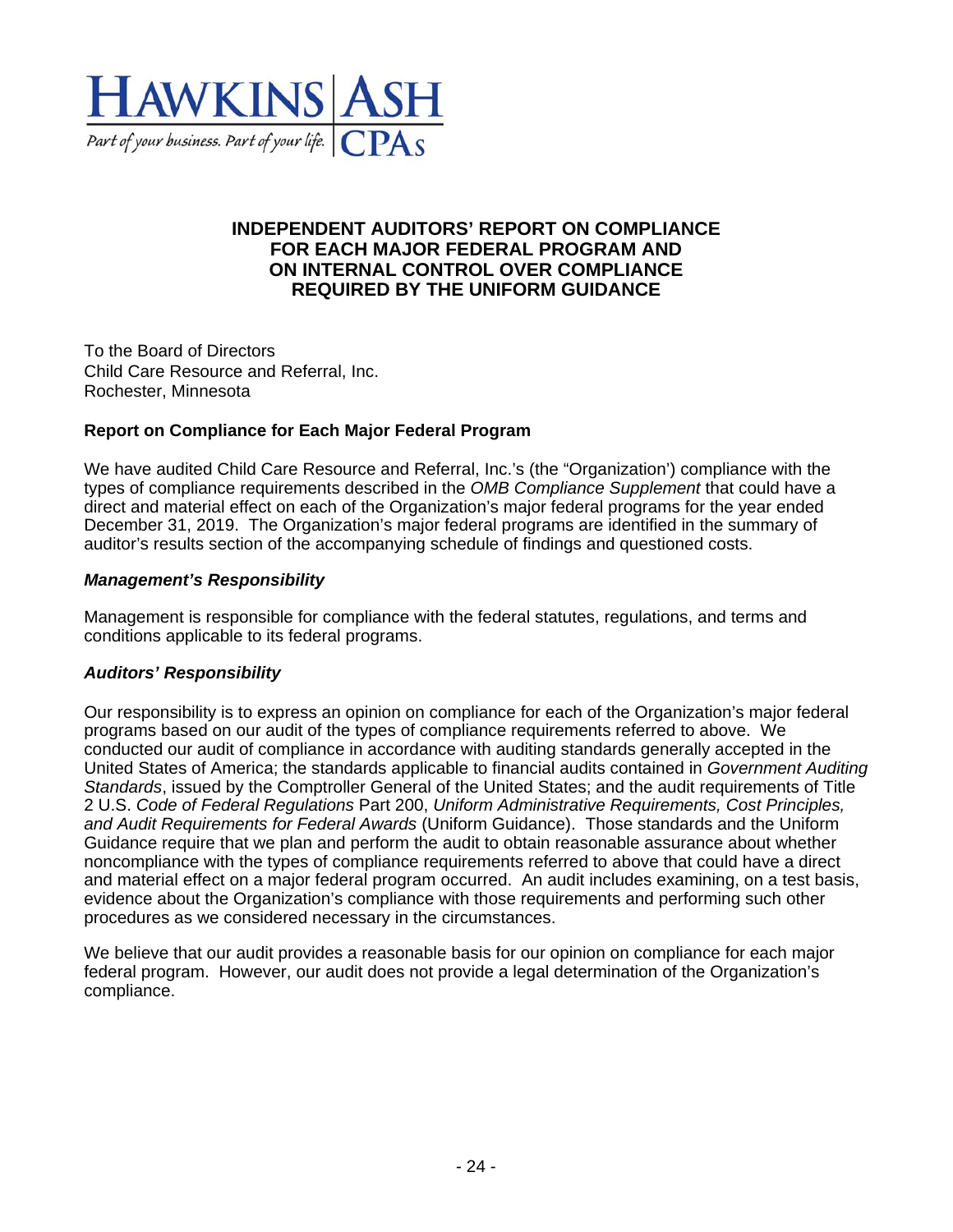#### *Opinion on Each Major Federal Program*

In our opinion, the Organization complied, in all material respects, with the types of compliance requirements referred to above that could have a direct and material effect on each of its major federal programs for the year ended December 31, 2019.

#### **Report on Internal Control Over Compliance**

Management of the Organization is responsible for establishing and maintaining effective internal control over compliance with the types of compliance requirements referred to above. In planning and performing our audit of compliance, we considered the Organization's internal control over compliance with the types of requirements that could have a direct and material effect on major federal programs to determine the auditing procedures that are appropriate in the circumstances for the purpose of expressing an opinion on compliance for each major federal program and to test and report on internal control over compliance in accordance with the Uniform Guidance, but not for the purpose of expressing an opinion on the effectiveness of internal control over compliance. Accordingly, we do not express an opinion on the effectiveness of the Organization's internal control over compliance.

A deficiency in internal control over compliance exists when the design or operation of a control over compliance does not allow management or employees, in the normal course of performing their assigned functions, to prevent, or detect and correct, noncompliance with a type of compliance requirement of a federal program on a timely basis. A material weakness in internal control over compliance is a deficiency, or combination of deficiencies, in internal control over compliance, such that there is a reasonable possibility that material noncompliance with a type of compliance requirement of a federal program will not be prevented, or detected and corrected, on a timely basis. A significant deficiency in internal control over compliance is a deficiency, or a combination of deficiencies, in internal control over compliance with a type of compliance requirement of a federal program that is less severe than a material weakness in internal control over compliance, yet important enough to merit attention by those charged with governance.

Our consideration of internal control over compliance was for the limited purpose described in the first paragraph of this section and was not designed to identify all deficiencies in internal control over compliance that might be material weaknesses or significant deficiencies. We did not identify any deficiencies in internal control over compliance that we consider to be material weaknesses. However, material weaknesses may exist that have not been identified.

The purpose of this report on internal control over compliance is solely to describe the scope of our testing of internal control over compliance and the results of that testing based on the requirements of the Uniform Guidance. Accordingly, this report is not suitable for any other purpose.

Hawkis Ash CPAS, LLP

Rochester, Minnesota October 6, 2020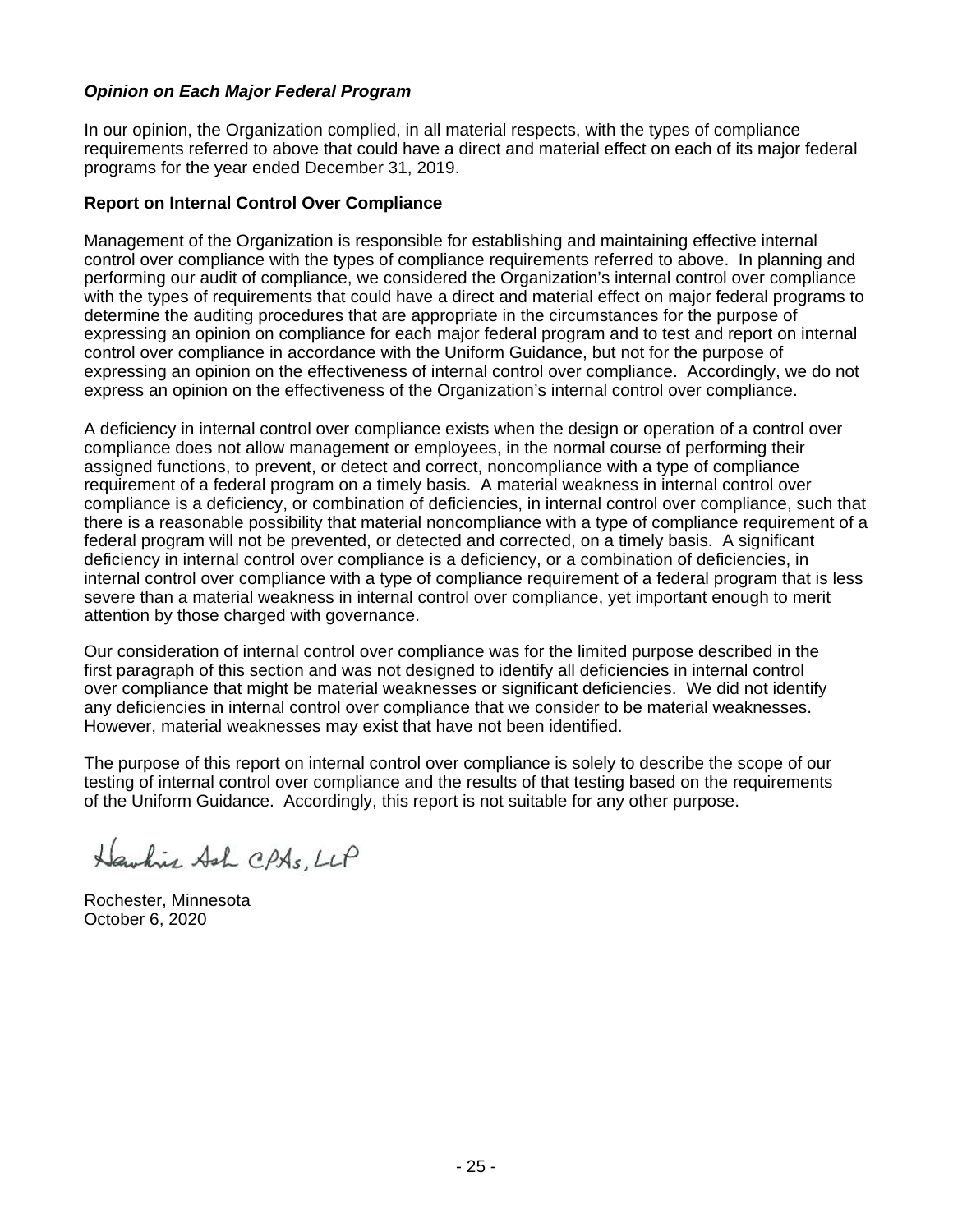**CHILD CARE RESOURCE AND REFERRAL, INC. DBA FAMILIES FIRST OF MINNESOTA** 

SCHEDULE OF FINDINGS AND QUESTIONED COSTS YEAR ENDED DECEMBER 31, 2019

# **Section I - Summary of Auditors' Results**

| <b>Financial Statements</b>                                                                                  |                    |                    |
|--------------------------------------------------------------------------------------------------------------|--------------------|--------------------|
| Type of auditors' report issued:                                                                             | Unmodified         |                    |
| Internal control over financial reporting:                                                                   |                    |                    |
| Material weakness(es) identified?<br>$\bullet$                                                               | <b>Paradox</b> Yes | X No               |
| Significant deficiency (ies) identified that are not<br>$\bullet$<br>considered to be material weaknesses?   | Yes                | $X$ None reported  |
| Noncompliance material to financial statements noted?                                                        | Yes                | X No               |
| <b>Federal Awards</b>                                                                                        |                    |                    |
| Internal control over major federal programs:                                                                |                    |                    |
| Material weakness(es) identified?<br>$\bullet$                                                               | Yes                | $\mathsf{X}$<br>No |
| Significant deficiency (ies) identified that are not<br>$\bullet$<br>considered to be material weakness(es)? | Yes                | $X$ None reported  |
| Type of auditors' report issued on compliance for major<br>programs:                                         | Unmodified         |                    |
| Any audit findings disclosed that are required to be<br>reported in accordance with the Uniform Guidance?    | Yes                | X —<br>No          |
| Identification of federal major program:                                                                     |                    |                    |
| <b>CFDA Number</b><br>Name of Federal Program                                                                |                    |                    |
| <b>Head Start</b><br>93.600                                                                                  |                    |                    |
| Dollar threshold used to distinguish between<br>Type A and Type B federal programs:                          | \$750,000          |                    |
| Auditee qualified as low-risk auditee?                                                                       | <u>X</u> Yes _____ | No.                |
| <b>Section II - Financial Statement Findings - None</b>                                                      |                    |                    |

# **Section III - Federal Award Findings and Questioned Costs** - None

**Section IV - Prior Year Findings** - None